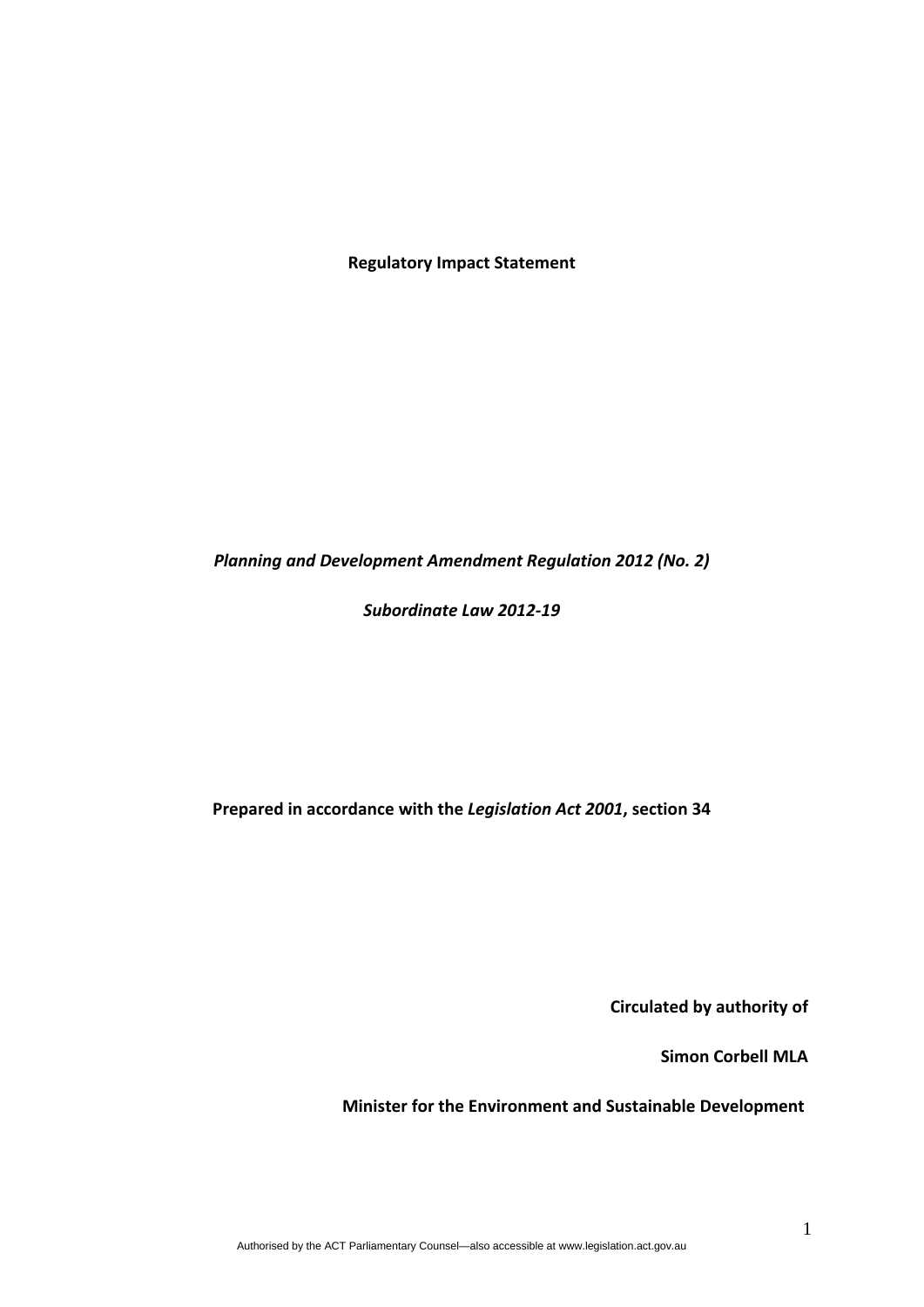This Regulatory Impact Statement relates to substantive elements of the *Planning and Development Amendment Regulation 2012 (No. 2)* (the proposed law). The proposed law amends the *Planning and Development Regulation 2008* (the regulation).

#### **Executive Summary**

The proposed law seeks to ensure that development proposals for electricity generating stations with a certain capacity are assessed in the merit track (while higher capacity electricity generating proposals are assessed in the impact track) and that the planning system promotes the policy outcomes of the *ACT Sustainable Energy Policy: Energy for a sustainable city 2011‐2020*, the *Canberra Plan* and *Weathering the Change: draft action plan 2*.

At the core of the proposed law is the objective of encouraging renewable energy sources in the production of electricity and to a lesser extent the use of gas (or a combination of gas and another energy source (other than brown coal)).

The proposed law supports the Government's first actions to the objectives of the *Electricity Feed‐in (Large‐scale Renewable Energy Generation) Act 2011* through the Solar Auction process.

The proposed law achieves the main outcome by using the existing framework in the Planning and Development Act, schedule 4, part 4.2. item 2 to prescribe amounts (or thresholds for the capacity of energy generation stations) by regulation.

Item 2 of Part 4.2 of Schedule 4 relates to electricity generation and transmission lines. The item includes renewable energy generation, and provides that if no supply capability is prescribed by regulation, an electricity generating station capable of supplying 4 megawatts or more of electrical power requires an EIS. There is currently no regulation prescribing an amount. The proposed law prescribes an amount by regulation.

This is the first time that this regulation making power is being used (since the power was inserted by the *Planning and Development (Environmental Impact Statements) Amendment Act 2011* (the EIS Act), effective 1 February 2011). The EIS Act also inserted a second regulation making power to prescribe particular locations, or particular kinds or a particular nature of electricity generating stations. In this way a future regulation (if it was determined that one was appropriate) could prescribe that certain types of electricity generating stations can be located in a particular area.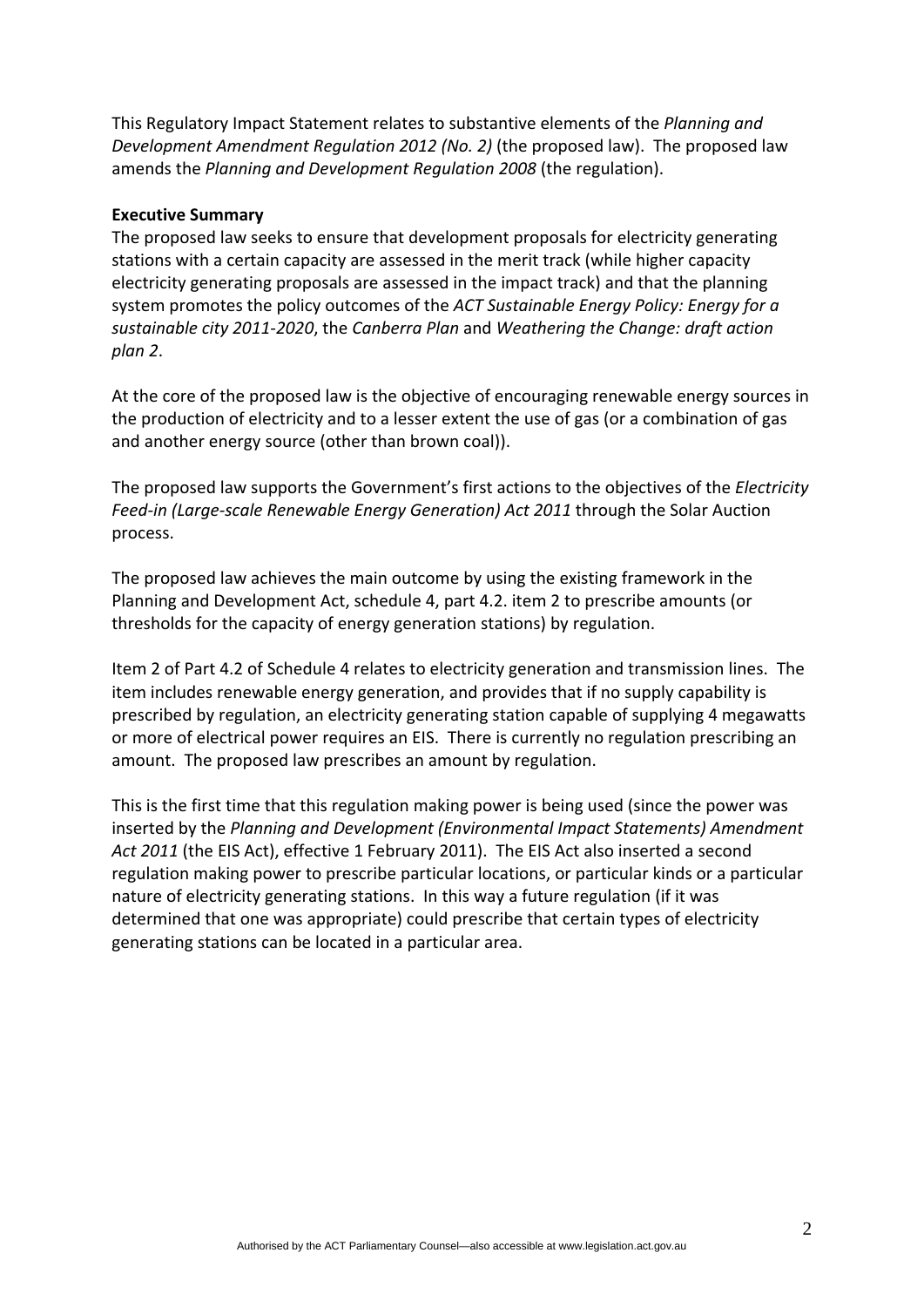#### *Defining the issue*

The following discussion identifies broadly the issue and then provides broader discussion on each aspect of the issue: from a planning perspective and then from the perspective of the Government's *Sustainable Energy Policy*.

#### **The broad issue**

The ACT Government has a commitment to promote sustainable energy use and generation as a well as a clear commitment to protect the environment through the assessment of the impact on the environment of certain development proposals. These two objectives need to work in harmony for the citizens of the ACT to fully benefit from an effective planning system and the use of technology and renewable energy generation sources for the promotion of a sustainable city.

The issue that this regulatory impact statement addresses is two-fold:

- How to use the planning system to promote a sustainable city; and
	- o the main object of the Planning and Development Act is "...to provide a planning and land system that contributes to the orderly and sustainable development of the ACT..."
- How to promote a sustainable city, through the use of renewable energy sources.
	- o the first object of the *Electricity Feed‐in (Large‐scale Renewable Energy Generation) Act 2011* is "...to promote the establishment of large‐scale facilities for the generation of electricity from a range of renewable energy sources in the Australian capital region."

The *ACT Sustainable Energy Policy* establishes the key objective of achieving a more sustainable energy supply as the Territory moves to carbon neutrality by 2060. Together, the objects of the *Planning and Development Act 2007*, the *Electricity Feed‐in (Large‐scale Renewable Energy Generation) Act and the ACT Sustainable Energy Policy* provide the framework for a sustainable ACT.

#### **The planning system**

The P&D Act identifies the type of proposals requiring an EIS, with these proposals assessed in the impact track. Before being able to lodge a development application the proponent must complete the EIS process. This process can be intensive, in both time and money, and is summarised at *attachment A*.

The Act, Schedule 4, *Part 4.2 Development proposals requiring EIS – activities* provides that a development proposal that involves an electricity generating station (other than a coal electricity generating station) and that is capable of supplying 4 megawatt (MW) (the default threshold) or more of electrical energy is a development that requires an environmental impact assessment (EIS). However the P&D Act provides that a regulation can prescribe an alternative amount of supply.

This means that development proposals for large‐scale electricity generating stations, capable of supplying more than 4MW of electricity, must complete an environmental impact assessment (EIS) unless the proposal is a type prescribed by regulation.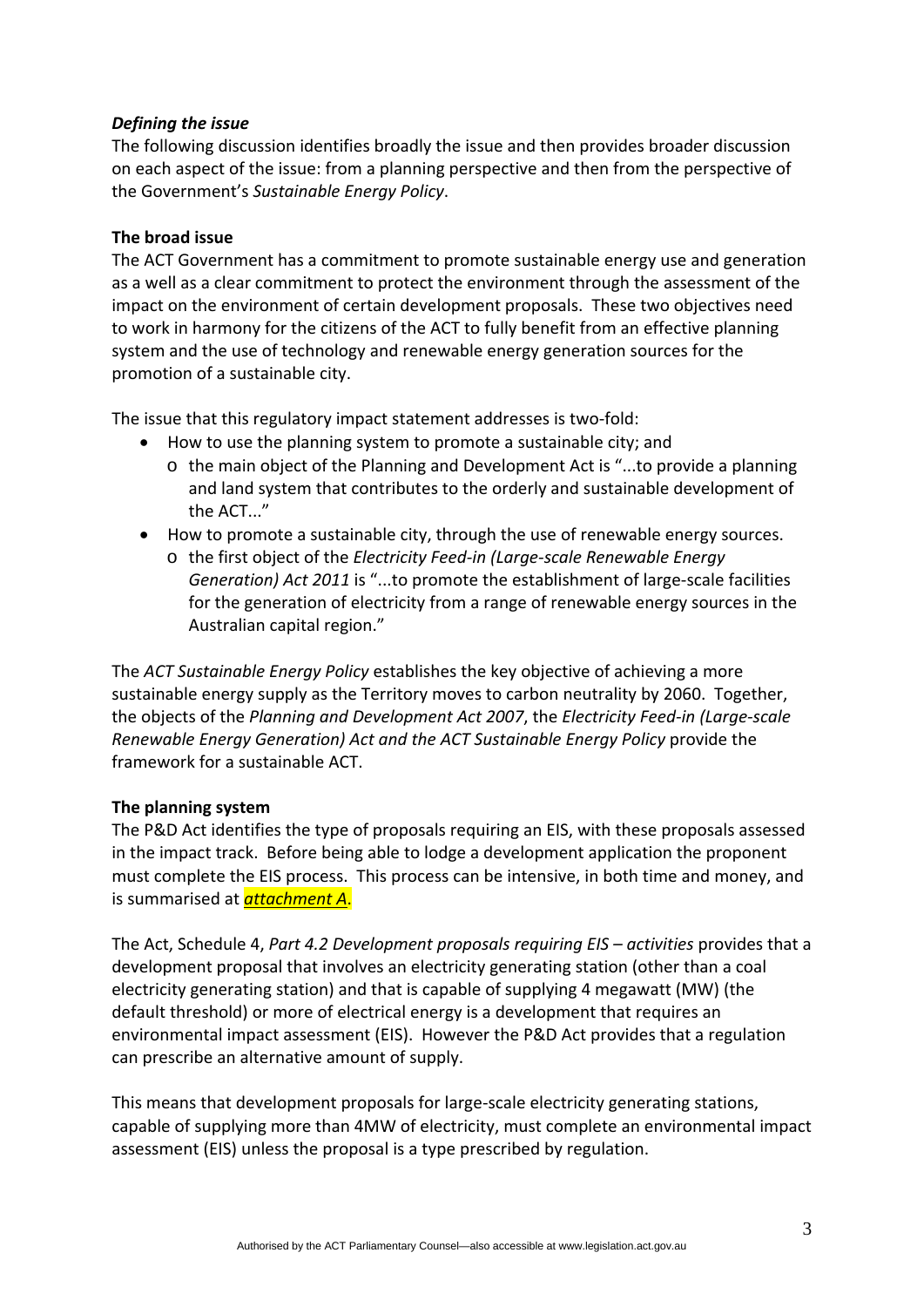In itself an electricity generating station capable of supplying 4WM of electricity does not necessarily automatically mean there will be a significant adverse environmental impact (the test for requiring an EIS). For instance, the proposal may be on land e.g. rural or broad‐ acre where no other potential environmental triggers exist. If this is the case then it is inappropriate to require the proponent to complete a costly and time intensive process for no appreciable benefit.

It would be appropriate to assess this type of proposal in the merit track where, as part of the normal assessment process, the proposal is assessed against the Non‐Urban Zones Development Code (of the Territory Plan). The Code requires an assessment of the environmental effects (opposed to *significant adverse environmental impact* – defined at s124A of the P&D Act) of the development proposal.

This means that the default 4MW threshold triggers the need for an EIS in all cases even when no other EIS trigger is met. This situation was anticipated in the *Planning and Development (Environmental Impact Statements) Amendment Act 2011* which established a framework whereby a regulation could prescribe an alternative threshold.

However, if the proposal was not in a broad‐acre area but instead proposed to be established in an area known as a habitat for a species with a special protection status e.g. schedule 4, Part 4.3. item (1) (d) and also had the capacity to generate more than 4MW of electricity, then it is appropriate for the development proposal to undergo the full environmental assessment process.

This means that without prescribing an alternative threshold the default threshold (4MW) has the capacity to negatively influence the market's response to the Government's call for proposals from the energy sector to establish a large‐scale solar generation capacity in the ACT region.

#### **Sustainable energy policy**

The *Electricity Feed‐in (Large‐scale Renewable Energy Generation) Act 2011* (the Electricity Feed-in Act) establishes a *scheme* to support the development of up to 210MW of largescale renewable energy generation capacity for the Australian Capital Territory. The Electricity Feed‐in Act first objective is to promote the establishment of large‐scale facilities for the generation of electricity from a range of renewable energy sources in the Australian capital region.

The Large‐scale Solar Auction established under the Electricity Feed‐in Act, calls for proposals to establish large‐scale renewable (solar) electricity generation in the Territory region. The present 4MW threshold has the potential to significantly distort the Solar Auction by encouraging proponents to make proposals just under the 4MW threshold so as not to trigger the requirement for a mandatory EIS. There are some indications that this may be occurring already.

Therefore, without intending to, the planning system may be creating distortions in the solar auction resulting in a sub-optimal configuration of proposal sizes and higher Feed-in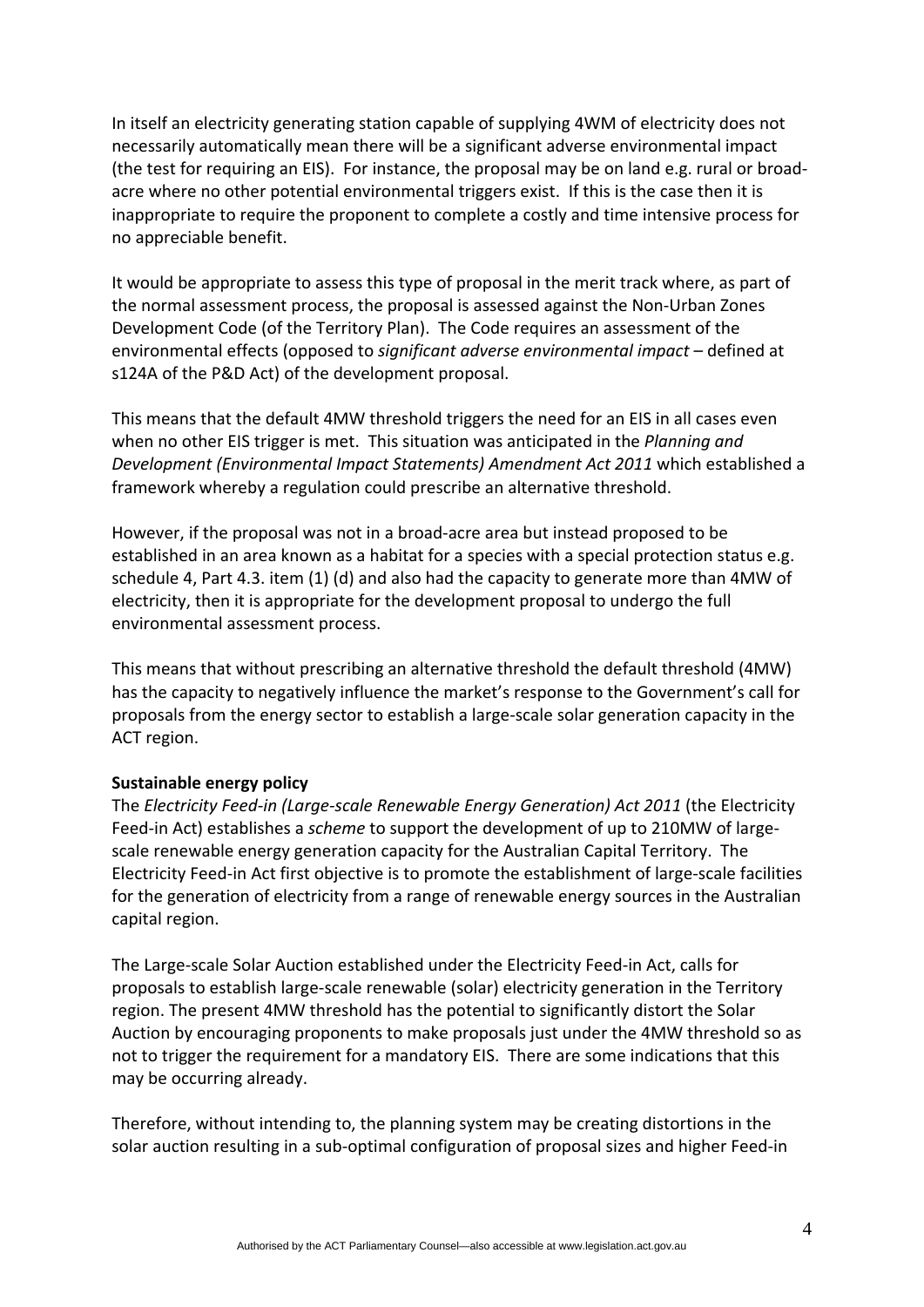Tariff costs to the Territory. This cost is not expected to be accompanied by any corresponding environmental or planning benefit.

#### **Summary of the issue**

Therefore the problem is how to:

- 1. ensure that only development proposals, for electricity generating stations, that are likely to have a significant adverse environmental impact are in the impact track (and other proposals are in the merit track); and
- 2. remove the perceived barrier for proponents responding to the Government's commitment to support the establishment of large‐scale renewable (solar) electricity generation facility without compromising the planning system.

This regulatory impact statement considers the objects of two pieces of law (the *Planning and Development Act 2007* and the *Electricity Feed‐in (Large‐scale Renewable Energy Generation) Act 2011),* although only the P&D Act is used to address the defined issues.

The following is information about the proposed law as required by section 35 of the Legislation Act 2001.

# **(a) The authorising law**

The *Planning and Development Act 2007, s*ection 123(b) states that the impact assessment track applies to a development proposal if the proposal is of a kind mentioned in schedule 4. Schedule 4, Part 4.2, item 2 relates to electricity generation and transmission lines.

The proposed law uses this framework by prescribing two thresholds for electricity generation capacity before an EIS is required. It is important to note that item 2 of schedule 4, part 4.2 is the only item in the ten listed activities that has the capacity to prescribe two things by regulation. The first is the capacity to prescribe a threshold (as this proposed law does) the second to prescribe a particular location, a particular kind or a particular nature (for the electricity generating station).

Specifically item 2 provides that a regulation can prescribe the amount of electricity generating capacity. The proposed law does this by prescribing more than 10 MW and more than 20MW thresholds for different types of energy sources (used to generate the electricity).

# **(b) Policy objectives of the proposed law and the reasons for them**

The policy objective is two-fold and related. Firstly, the proposed law is aimed at ensuring that only development proposals which are likely to have a significant adverse impact on the environment require an EIS (and are assessed in the impact track).

One of the key reforms behind the introduction of the *Planning and Development Act 2007* (P&D Act) was to ensure that the level and nature of assessment of development applications was appropriately tailored to the scale, complexity and likely impacts of the proposed development. For this reason, the P&D Act implemented a multi‐tier assessment system including: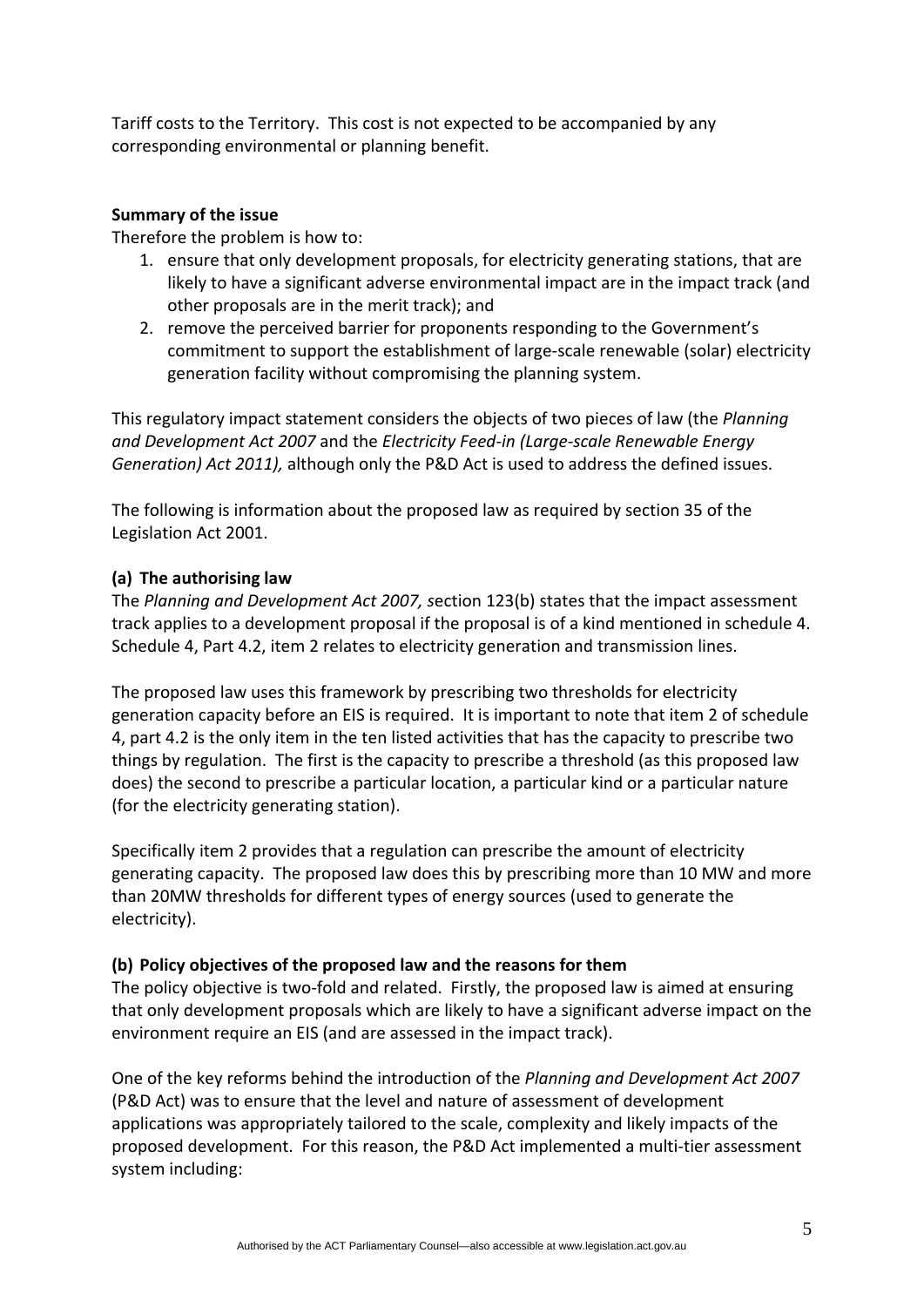- merit track for the assessment of more complex, significant matters (standard process)
- impact track for the assessment of projects that by nature are likely to have a major environmental impact – this includes all development in schedule 4 to *the Act* (and development listed as impact track assessable in the development tables of the Territory Plan)

The *Planning and Development (Environmental Impact Statements) Amendment Act 2011* further supported the initial reforms by providing that a regulation could prescribe an alternative capacity for electricity generating stations that respond to Government policy.

The primary policy objective of the proposed law is to enable proposals which are unlikely to have a significant adverse environmental impact to be assessed in the merit track rather than the impact track. This will help reduce the cost of delivering in a timely manner important infrastructure to the ACT region.

The second (and related) policy objective is to facilitate the objectives of the *ACT Sustainable Energy Policy: Energy for a sustainable city 2011‐2020*, through the establishment of large‐scale solar energy electricity generation stations in the Australian capital region.

The *Sustainable Energy Policy* identifies 4 key outcomes:

- Outcome One: Reliable and Affordable Energy;
- Outcome Two: Smarter Use of Energy;
- Outcome Three: Cleaner Energy; and
- Outcome Four: Growth in the Clean Economy.

Outcomes one, three and four are most relative to the proposed law.

To support each of these outcomes 27 measures are proposed. Measures relative to the proposed law are:

- Measure 1 ‐ the ACT will continue to actively promote the development of national energy policy and market frameworks that integrate social, economic and environmental policy objectives and represent the interests of the Territory;
- Measure 18 –the ACT will continue to actively promote the development of national energy policy and market frameworks that integrate social, economic and environmental policy objectives, including in support of renewable and low‐carbon distributed energy technologies;
- Measure 23 legislation in support of a large-scale Feed-in Tariff (FiT) will be introduced in 2011. A first tranche of up to 40MW will be made available through an auction process to ensure the lowest possible prices; and
- Measure 27 the ACT Government will continue to support capability development in ACT companies that are developing clean technology products or services and creating sustainable businesses.

The ACT Sustainable Energy Policy supports the objectives of the *Canberra Plan: towards our second century* and the *Weathering the Change: draft action plan 2*. The Canberra Plan has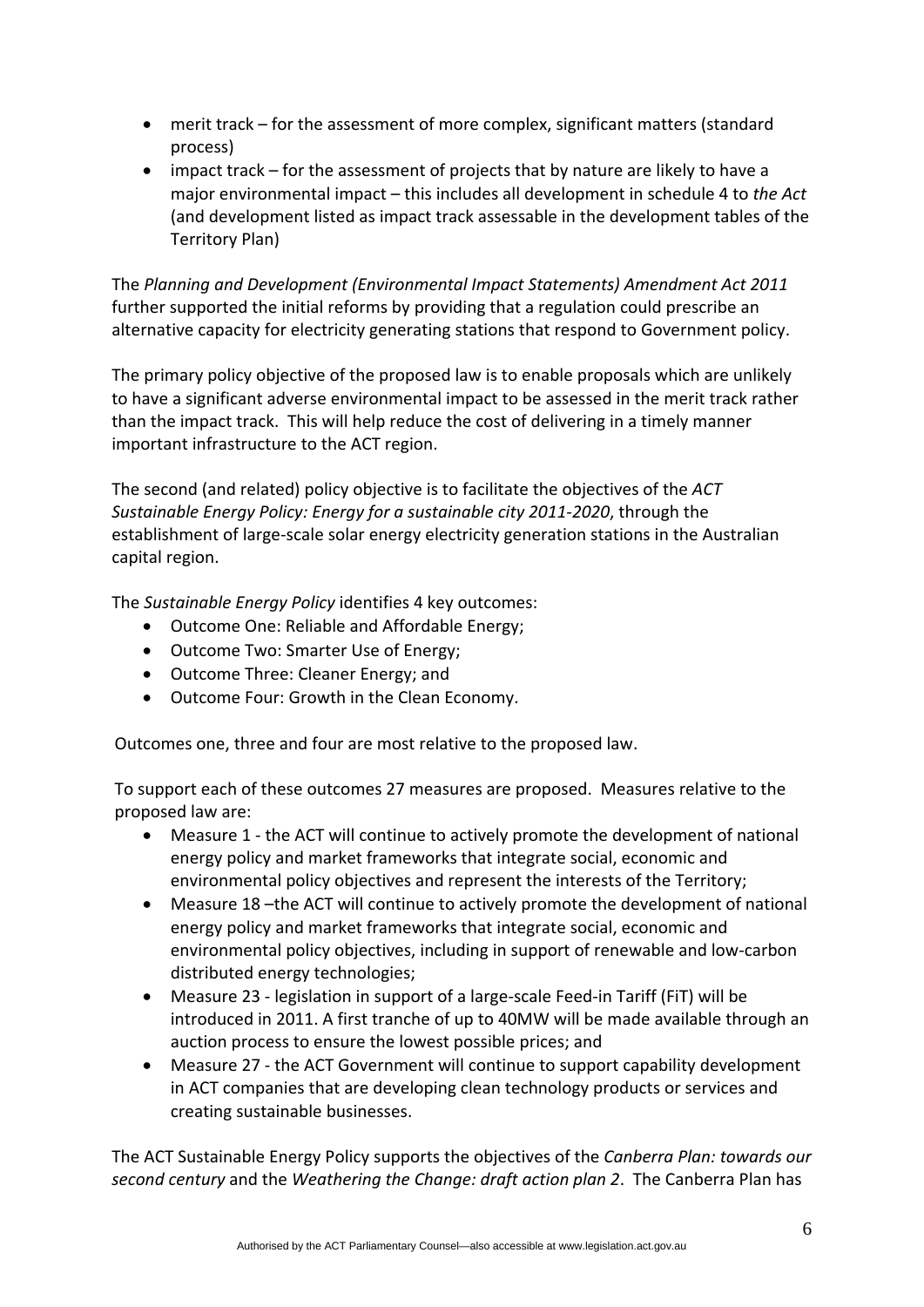as priorities the aspiration to tackle and adapt to climate change and to explore the feasibility of a solar power station while the draft action plan 2 supports renewable energy generation (as one of the ways to respond to climate change).

The *Electricity Feed‐in (Large‐scale Renewable Energy Generation) Act 2011* first object is "...to promote the establishment of large‐scale facilities for the generation of electricity from a range of renewable energy sources in the Australian capital region."

Therefore, the over‐arching policy objective is to ensure the planning system does not impede the Government's commitment to renewable energy electricity generating stations (while maintaining the planning system's consideration of environmental issues). Achieving this policy objective will in itself deliver a second policy objective, that is it will provide a market environment that considers the best configuration and use of technology to establish a large-scale solar electricity generation station (without placing an artificial ceiling on the capacity of generators).

The proposed law seeks to utilise the planning system framework to promote and deliver on the objectives of the ACT Sustainable Energy Policy, The Canberra Plan and Weathering the Change: draft action plan 2.

# **(c) Achieving the policy objectives**

# *Summary*

The mechanism to achieve the policy objectives of the proposed law is the legislative framework already encompassed in the *Planning and Development Act 2007* (the P&D Act), schedule 4, part 4.2. item 2 which provides that a regulation can prescribe those development proposals that do not require an environmental impact assessment (EIS).

The proposed law removes the following types of development proposals from the impact track:

- an electricity generating station with a capacity of 10MW or less that generates electricity from gas or gas and another energy source, and
- an electricity generating station with a capacity of 20MW or less that generates electricity from a wind, solar, hydro, biomass or geothermal source.

This means that the development assessment process for these types of developments is moved from the impact track to the merit track. The key difference is that there is no need to complete an environmental impact statement before lodging a development application in the merit track.

The second policy objective is already delivered through the *Electricity Feed‐in (Large‐scale Renewable Energy Generation) Act 2011* and no amendment is proposed (or required) by the proposed law. However, this regulatory impact statement will discuss how the primary policy objective supports the second policy objective.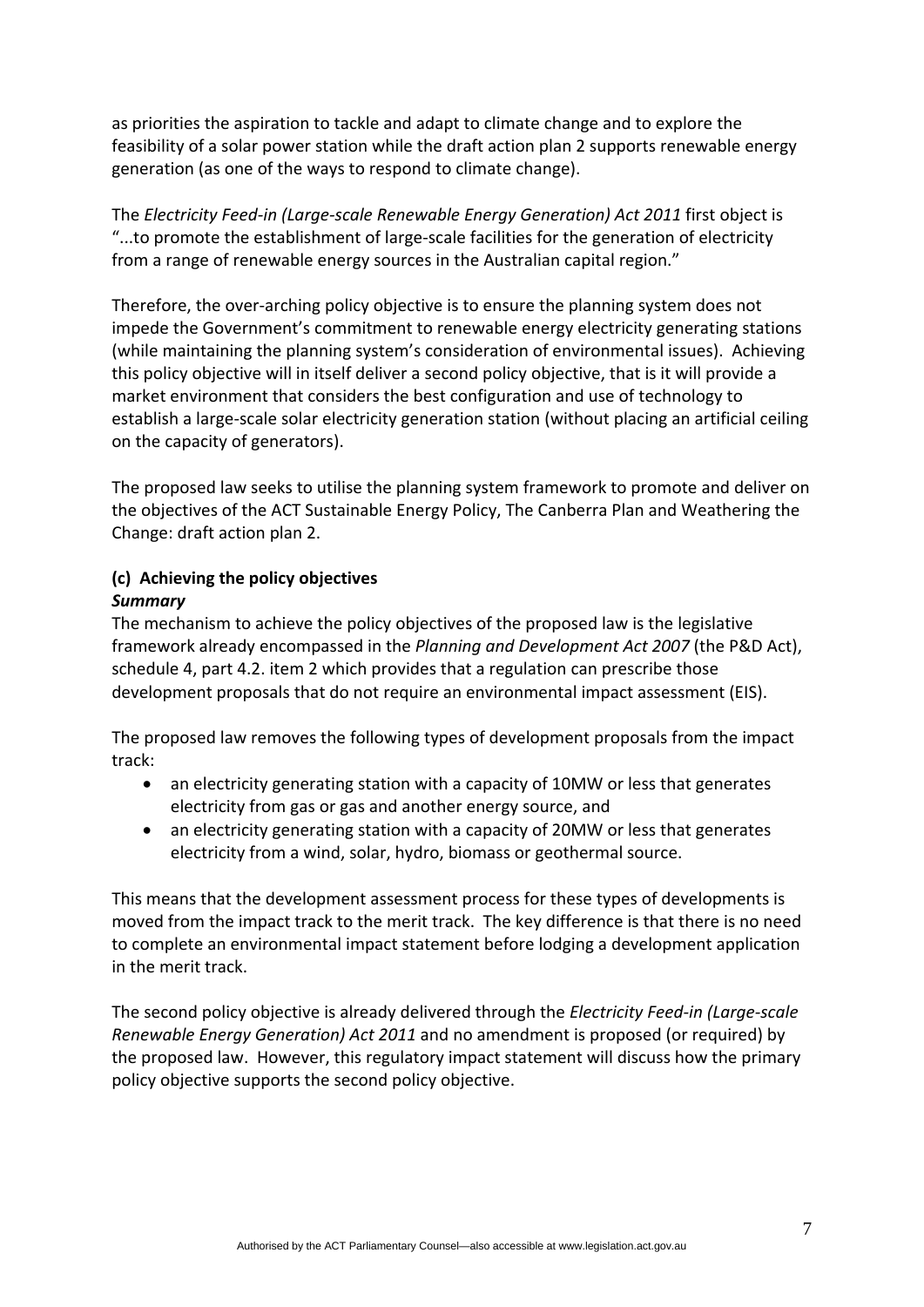#### **Primary policy objective**

The proposed law uses a framework that has been approved by the ACT Legislative Assembly to identify those types of electricity generation stations that do not require an environmental impact assessment.

The proposed law, by moving a development proposal from the impact track to the merit track, achieves the primary policy objective while maintaining the integrity of the planning system and supports the second policy objective. This is the case for the following reasons.

Development applications in the merit track must attach an assessment against the relevant rules and relevant criteria in the Territory Plan and other matters as required under s139 including, if required, a formal assessment of environmental effects. For example, this is required for merit assessments under the Non‐Urban Zones Development Code in the Territory Plan, which applies to development in rural, broad‐acre, river corridor, mountains, and bushland, hills, ridges and buffer zones.

A merit application must be publicly notified and is open to public comment. The application must also be assessed against the Territory Plan (e.g. code rules and merit criteria) and all of the applicable factors/criteria set out in ss119 and 120 of the Act. This includes assessment of the probable impact of the proposed development including the nature, extent and significance of probable environmental impacts.

A development application in the merit track will in some cases also require assessment of its potential environmental impacts under other legislation such as the Public Health Act 1997 or the Environment Protection Act 1997.

A proposal that by regulation is excluded from schedule 4, part 4.2 may still be assessable in the impact track for reasons unrelated to the prescribed threshold. For example, schedule 4 does not specifically include the construction of large sporting venues (but does include venues for motor racing). This is because such a project does not necessarily warrant the level of assessment involved in the impact track. However, the impact assessment track may still apply if the proposed sporting venue triggers another item in schedule 4. For example, it might be impact track assessable if it has significant adverse impacts on a place registered in the Heritage Act (item 6, Part 4.3 schedule 4).

Also importantly, the Act will continue to provide that a proposal outside the impact track may be shifted from the merit track to the impact track by the Planning Minister (s124) or the Health Minister (s125), if the Minister considers this is warranted in a particular case. For example, under s124 the Planning Minister may declare that the impact track applies to a development proposal if satisfied on reasonable grounds that there is a risk of significant adverse environmental impact from the proposal. That would then require an EIS to be prepared even though the proposed law seeks to exclude the development proposal from the need to complete an EIS.

While schedule 4 covers most environmentally significant developments likely to be proposed in the ACT, it is not practicable for the schedule to anticipate every possible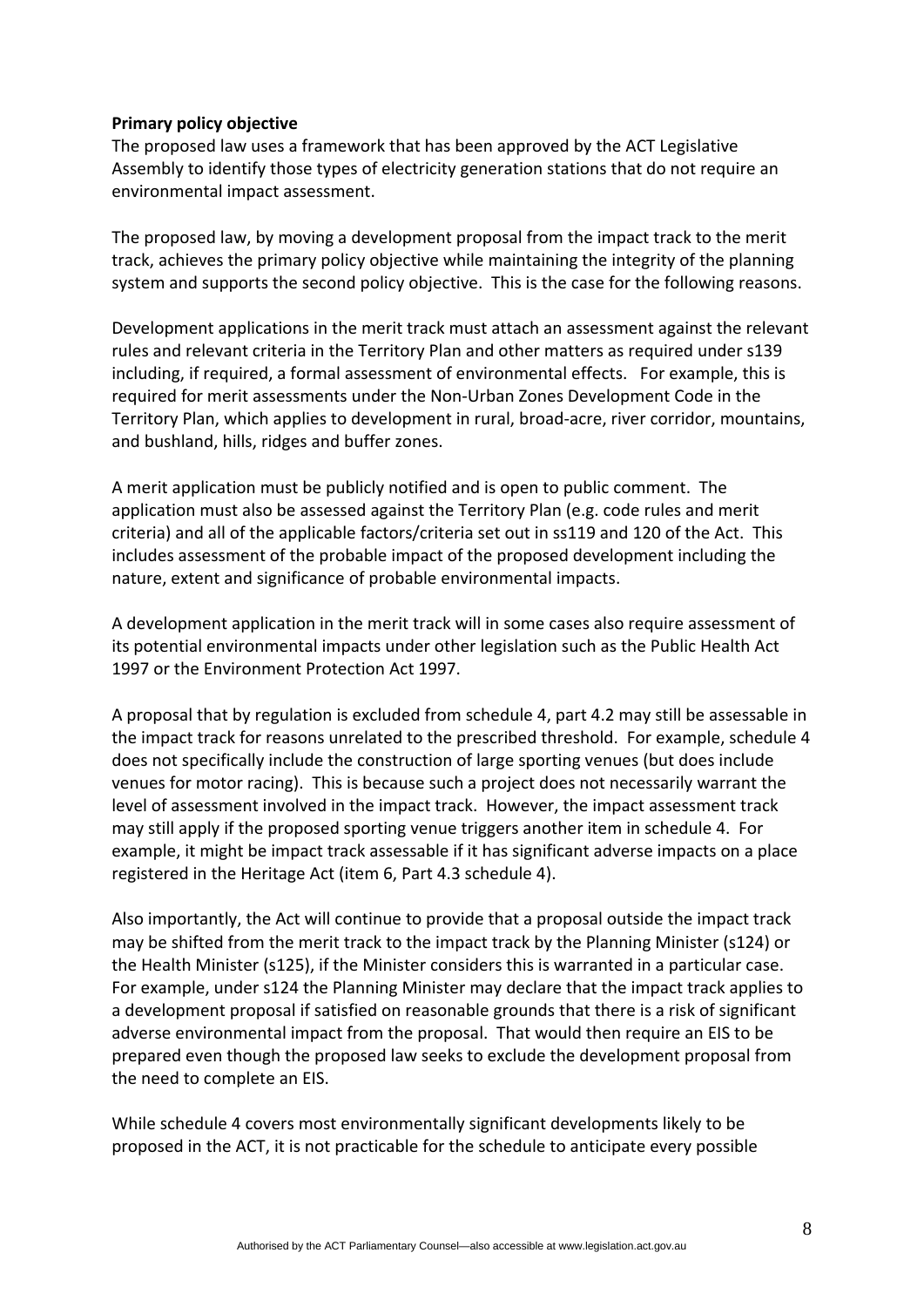proposal. Exceptional projects not covered by the schedule can therefore trigger an EIS under ss124 or 125.

#### **Relative to the second policy objective**

Schedule 4 of the regulation already lists activities, areas and processes that require an EIS. In particular, schedule 4, part 4.2, item 2 (c) (i) (A) provides that a regulation can prescribe an amount of electrical power that may be generated before an EIS is required. If no amount is prescribed, 4MW is the default amount (item 2 (c) (i) (B)).

The proposed law proposes two amounts:

- more than 10MW if the source of energy to generate the electricity is gas or a combination of gas and another source.
- more than 20MW if the source of energy is renewable *i.e.* wind, solar, hydro, biomass or geothermal.

In this way the proposed law is responding to the Government's clear commitment to encourage the use of renewable and environmentally friendly resources for the generation of electricity and provides a second but lesser degree of support for the use of gas as an energy source over other non-renewable and less environmentally friendly energy sources such as brown coal.

The 10MW threshold for gas based electricity generators responds to the ACT Sustainable Energy Policy 2011‐2020, which recognises that cogeneration and trigeneration technologies are an important potential contributor to the Territory's greenhouse gas reduction objectives and in reducing costs to energy users in the Territory.

A more than 10MW threshold has been set so as to not impose unreasonable costs on the developers of these technologies at the small‐scale, while recognising that the community has an interest in ensuring that any medium to utility‐scale deployment of gas generation technologies in the Territory are subject to a comprehensive assessment of their environmental impacts (including consultation with the community).

The 20MW threshold for renewable energy sources is consistent with the Government's clear commitment to the promotion of renewable energy sources. In particular the more than 20MW threshold will help to ensure that the objectives of the *Electricity Feed‐in (Large‐scale Renewable Energy Generation) Act 2011* (the Electricity Feed‐in Act) are not impeded. These objectives are to:

- (a) promote the establishment of large‐scale facilities for the generation of electricity from a range of renewable energy sources in the Australian capital region;
- (b) promote the development of the renewable energy generation industry in the ACT and Australia consistent with the development of a national electricity market;
- (c) reduce the ACT's contribution to greenhouse gas emissions and help achieve targets to reduce the ACT's greenhouse gas emissions; and
- (d) address the need for urgent action to be taken to reduce reliance on non‐ renewable energy sources while minimising the cost to electricity consumers.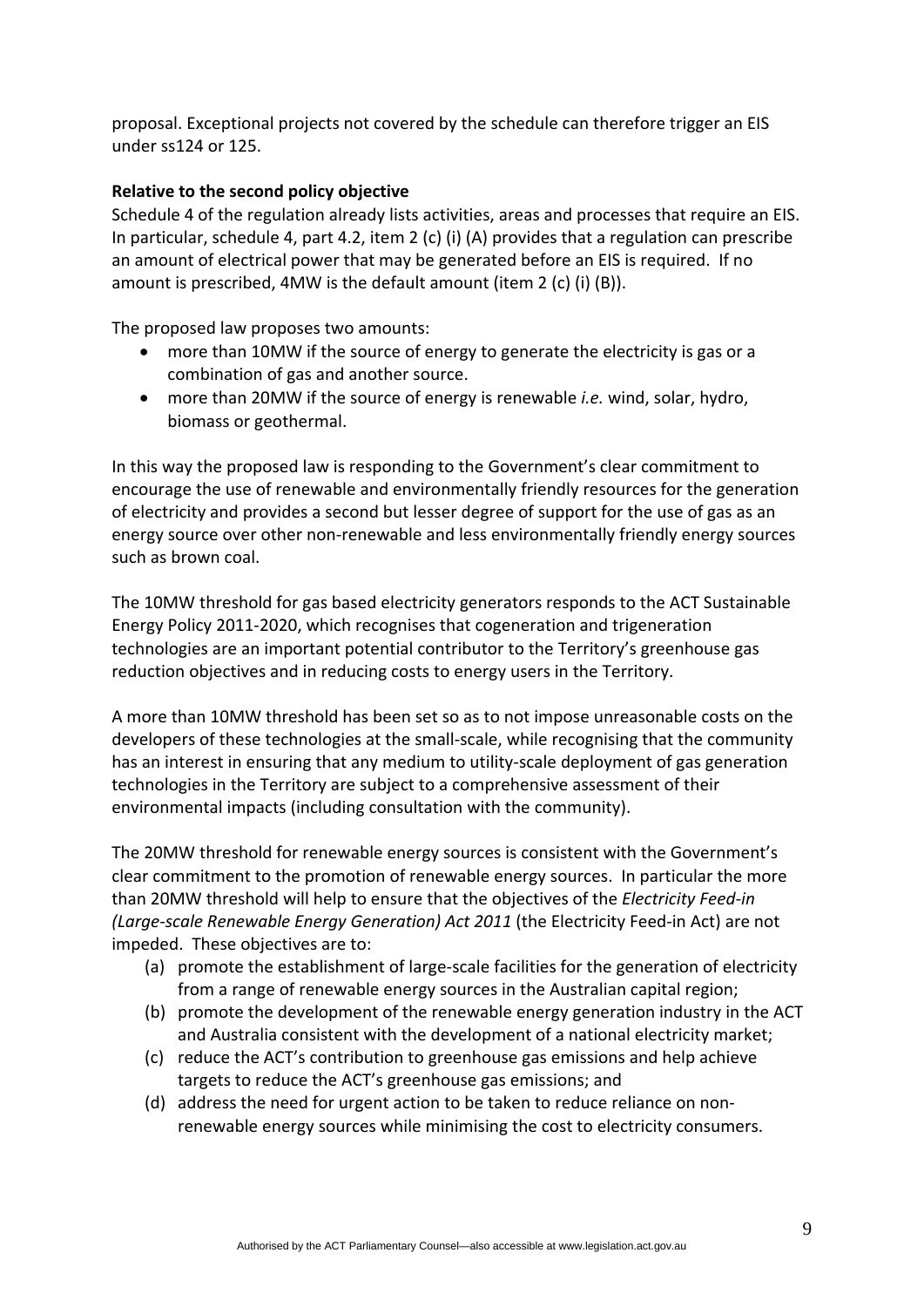Because the issue of whether or not a development proposal should be subject to an EIS is an important community and planning issue it is appropriate to explain the history of previous thresholds.

The *Planning and Development Act 2007* (the P&D Act) put in place a new framework for the consideration of environmental impacts of a development proposal and listed in schedule 4 those activities that required an EIS. The thresholds were overly complex and difficult to understand. In particular part 4.2, item 2 identified the activity of electricity generation as:

"proposal for electricity generation works or distribution corridor, including a proposal including all or any of the following:

- (a) transmission line corridor construction, or realignment works, outside an existing corridor that are intended to carry transmission lines with a voltage of 132kV or more;
- (b) a hydroelectric facility that requires a new dam, weir or inter‐valley transfer of water and that will generate 1 megawatt or more of electrical power;
- (c) a wind farm that will consist of 5 or more turbines or will generate 5 megawatts or more of electrical power;
- (d) an electricity generating station that will supply 30 megawatts or more of electrical power;
- (e) an electricity generating station if the temperature of water released from the station into a body of water (other than an artificial body of water) is likely to vary by more than 2°C from the ambient temperature of the receiving water

The *Planning and Development (Environmental Impact Statements) Amendment Act 2010* (the EIS Act) (effective 1 February 2011) put in place the current framework by amending the schedule. The framework reflects extensive consultations and negotiations between the ACT Greens MLAs and other ACT government directorates and drew on the expertise and operational experience of the Environmental and Sustainable Development Directorate (known formerly as ACT Planning and Land Authority) and reflects the latest environmental planning and assessment principles.

The amendments simplified the identification of the activity of *electricity generation* and provided the capacity to prescribe thresholds that could deliver policy outcomes such as electricity generation using renewable energy e.g. solar, as well as being able to prescribe the threshold for a proposal in a particular location or of a particular kind or of a particular nature. Where no threshold is prescribed the framework provides a default (4MW) threshold.

# *Second policy objective*

The Electricity Feed‐in Act provides for 210 megawatts of renewable energy generation capacity for the Australian capital region. The Solar Auction process is the first step in establishing this capacity and provides for 40 megawatts of solar energy generation to be located in the ACT.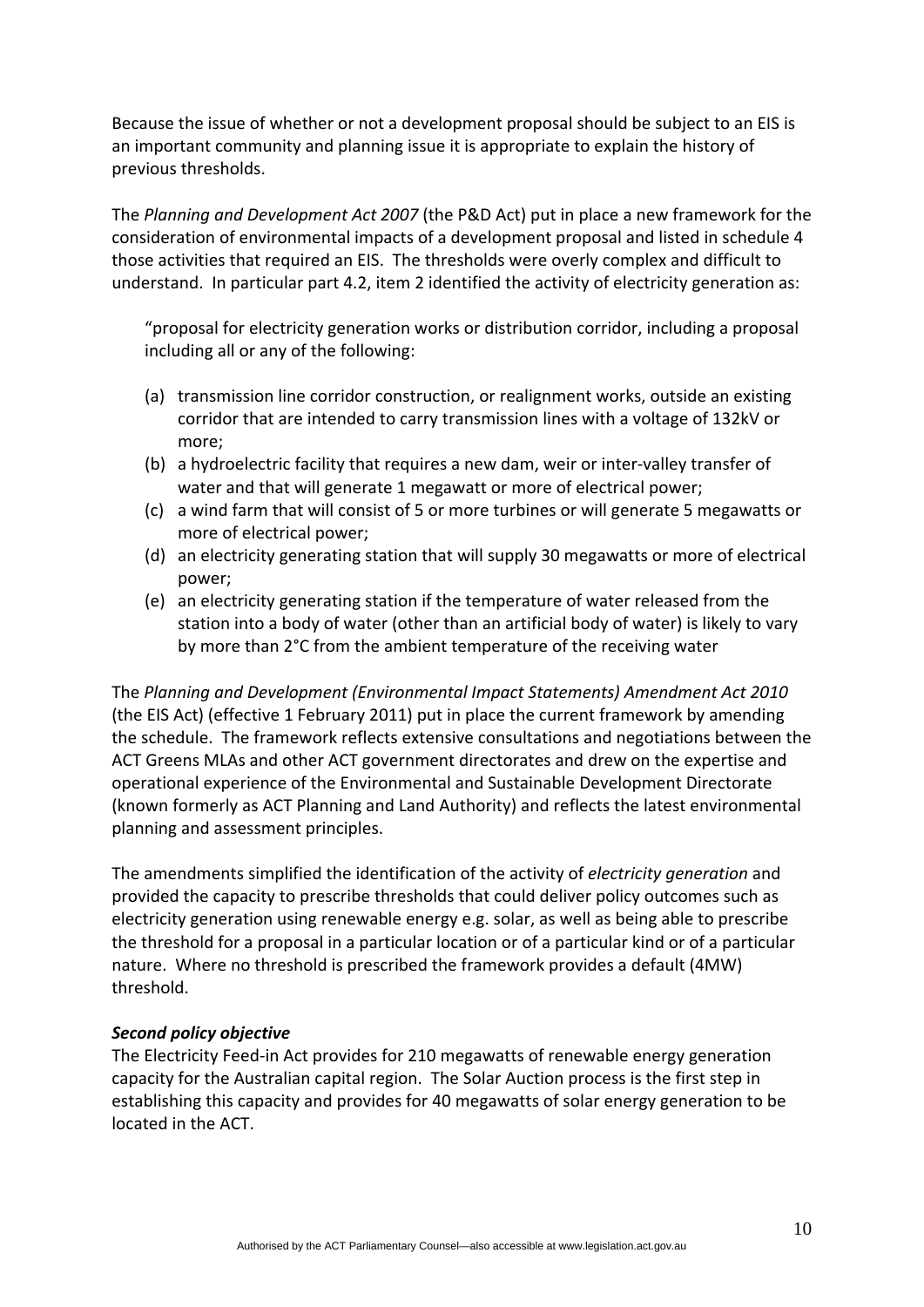Therefore the proposed new more than 20MW threshold will ensure that the market has reasonable opportunity to propose the most technological advanced solar renewable energy generators without the need of completing an EIS (while protecting environmental planning issues by requiring an EIS for proposals over 20MW).

In terms of the Solar Auction guidelines for the development of large‐scale solar generation facilities in the ACT, bids of between 2 megawatts and 20 megawatts are allowed. The new more than 20MW threshold is aligned to the maximum 20MW capacity generator allowed for in the Solar Auction.

The Environment and Sustainable Development Directorate has identified that the 4MW threshold may create unnecessary costs for renewable energy proponents and distort the Auction process by encouraging smaller scale developments (less than 4MW). This may result in sub-optimal Auction outcomes for the ACT, including a higher Feed-in Tariff price impact on ACT electricity consumers.

The majority of Auction proposals are likely to be on rural and broad acre zoned land, which may have a range of other relevant EIS triggers, particularly in relation to endangered species and native vegetation. Importantly, prescribing an alternative threshold would not remove the requirement to undertake an EIS where other triggers exist.

However, if there were no other relevant EIS triggers, then proposals in non-urban zoned land would be merit track developments, and would be assessed against the Non‐Urban Zones Development Code in the Territory Plan. That Code requires an *Assessment of Environmental Effects* to be undertaken for all merit track applications, where the environmental impact of the specific proposal can be considered as part of the assessment of the development application.

It is appropriate to use the regulation making power already provided within the P&D Act to minimize distortions in the Solar Auction process resulting from the present 4MW default threshold, and yet still maintain necessary environmental safeguards.

#### **Consultation**

Extensive consultations were held with the ACT Greens when drafting the amendments to the *Planning and Development Act 2007* in February 2011 and again in developing and finalising the EIS Act.

The Government, through the EIS Act, purposely made the amendment to permit the figure to be set by regulation with a view to, for example, supporting the key objectives of the ACT Sustainable Energy Policy 2011‐2020 which encourages the use of renewable energy sources for the generation of electricity.

Solar Auction proponents have already voiced their concerns over this anomaly in the legislation and are very keen to have the matter resolved prior to the closing date for the lodgement of their final proposals.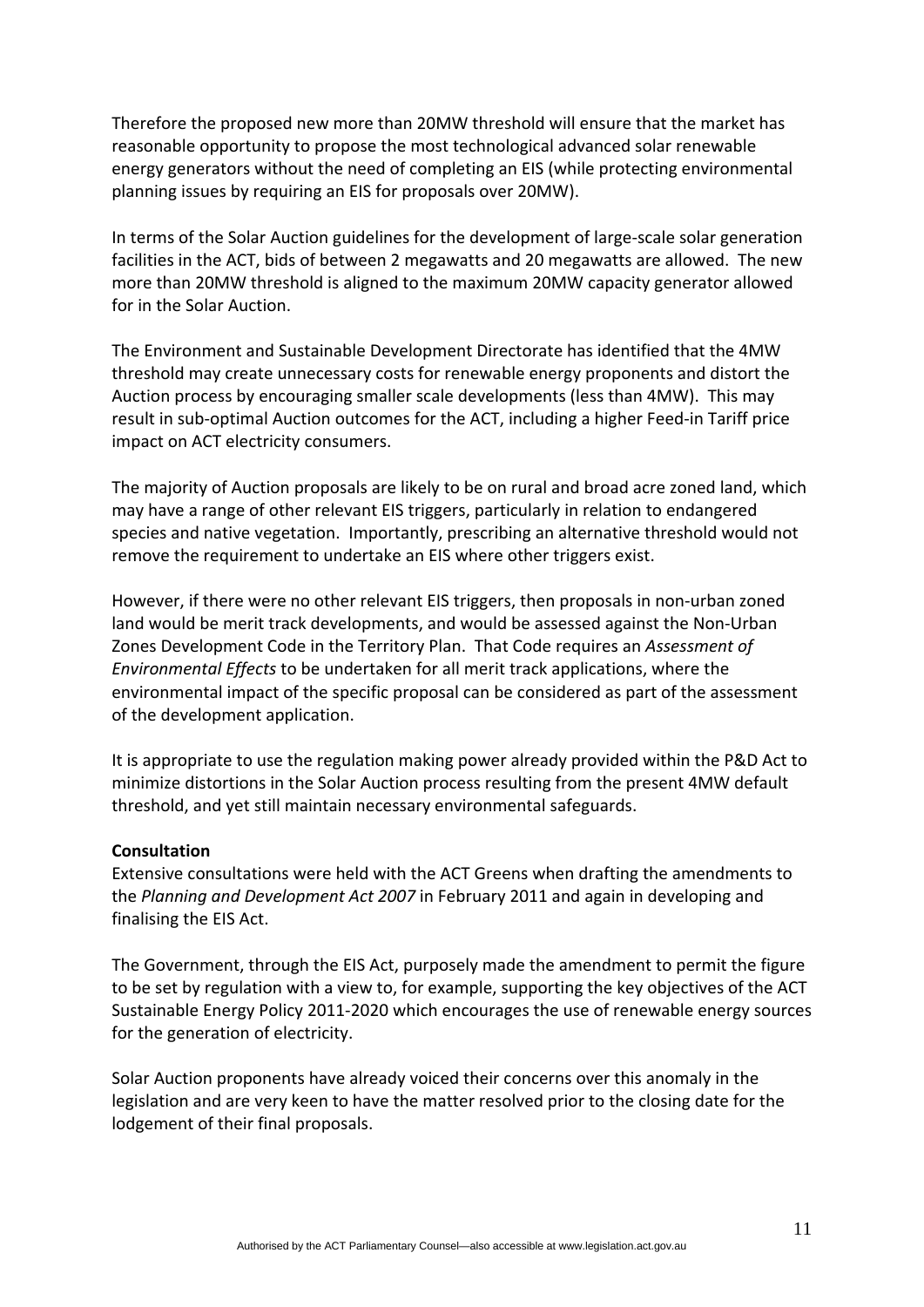# **(d) Consistency of the proposed law with the authorising law**

The authorising law permits a regulation to prescribe (schedule 4 of P&D Act, authorised by section 123 (b)).

The proposed law uses the power of the authorising law to amend the regulation.

# **(e) The proposed law is not inconsistent with the policy objectives of another Territory law**

The proposed law is not inconsistent with the policy objectives of another Territory law.

#### **(f) Mutual recognition issues**

There are no mutual recognition issues.

# **(g) Reasonable alternatives to the proposed law**

There are no reasonable alternatives that will respond to each of the policy objectives identified. The following options were considered:

#### **1. Maintain the status quo.**

This means the efficacy of the Solar Auction process is compromised.

Proponents nominating generators with a capacity of less than 4 MW will gain an unfair advantage as the proposal will not include time and money costs associated with the EIS process. Further the proposal may not propose the best use technology in the context of environmental outcomes. This means that one of the main objectives of the ACT Sustainable Energy policy is not delivered.

Proponents proposing to use large‐scale generators, because they are the latest and most environmentally friendly technology, will incur additional costs associated with the need to complete an EIS. If Government were to select such a proposal, because it achieves a key outcome of the ACT Sustainable Energy policy, the community may be required, through the feed-in tariff scheme, to pay a higher price for electricity.

# **2. Prescribe thresholds to respond to Government policy outcomes**

Prescribing thresholds to respond to Government policy utilises the existing framework put in place by the EIS Act.

Prescribing different thresholds for different energy sources supports the Government's policy of encouraging the use of renewable energy sources and helps to achieve another Government policy position of reducing carbon emissions.

# **3. Amend schedule 4 to prescribe (in the Act) alternative thresholds**

The structure of the Planning and Development Act provides that, where appropriate, a regulation can do certain things such as prescribing thresholds.

The capacity of the Act to provide this type of capacity has been agreed to by the ACT Legislative Assembly and scrutinised by the Standing Committee on Justice and Community Safety (performing the duties of a scrutiny of bills and subordinate legislation committee)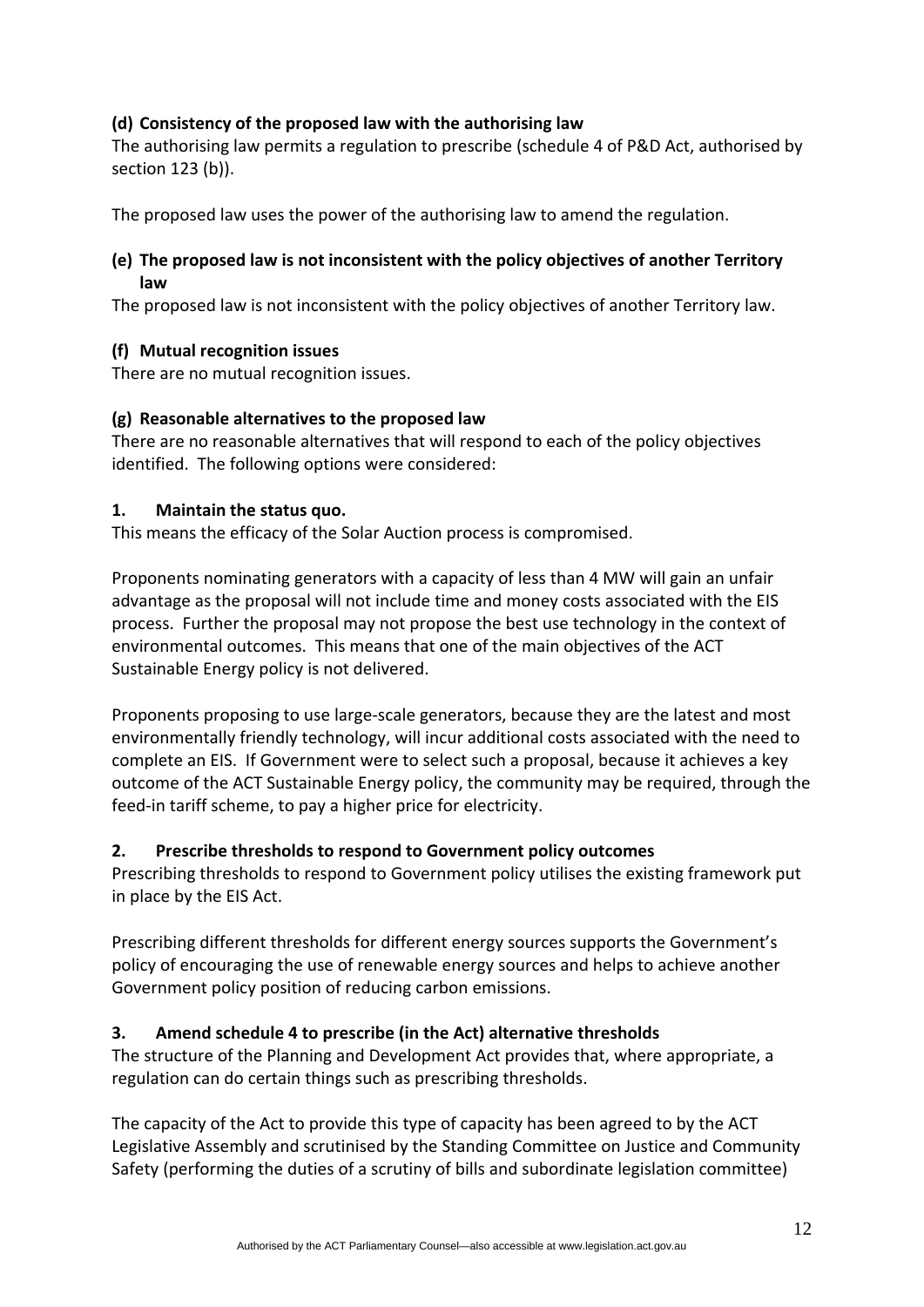has considered the EIS Bill. The Committee did not identify any issues with the capacity for a regulation to prescribe things, for example thresholds.

Further, it is important to reiterate here the intensive consultations that happened on the EIS Act across government and including the ACT Greens MLAs.

# **(h) Brief assessment of benefits and costs of the proposed law**

The proposed law removes unnecessary regulatory burden by excluding developments from third party ACAT merit review and from the need to do an EIS.

| <b>Sector</b>     | Costs                                                                                                                                                                                                                       | <b>Benefits</b>                                                                                                                                                                                                 |
|-------------------|-----------------------------------------------------------------------------------------------------------------------------------------------------------------------------------------------------------------------------|-----------------------------------------------------------------------------------------------------------------------------------------------------------------------------------------------------------------|
| Industry/business | Some industry providers which<br>deal in electricity generating<br>stations other than those covered<br>by the proposed law may be<br>negatively impacted.                                                                  | Industry providers that currently<br>deal in electricity generating<br>stations other than those<br>covered by the proposed law<br>may be encouraged to invest in<br>research and development of                |
|                   | Without the proposed law<br>electricity generating stations using<br>renewable energy sources would                                                                                                                         | alternative forms of electricity<br>generation stations.                                                                                                                                                        |
|                   | incur additional costs (through the<br>need to complete an EIS) with no<br>appreciable benefits.                                                                                                                            | The increased use of renewable<br>energy source generating<br>stations will further encourage<br>those industry groups to invest<br>in research and development of<br>environmentally friendly<br>technologies. |
|                   |                                                                                                                                                                                                                             | The increased use of<br>cogeneration and trigeneration<br>electricity generating stations<br>may encourage investment in<br>research and development of<br>environmentally friendly<br>technologies.            |
| Government        | A proponent is required to pay<br>certain fees as part of the EIS<br>process. Moving the development<br>proposal from the impact track to<br>the merit track (and therefore not<br>requiring an EIS) negates these<br>fees. | Supports the ACT Sustainable<br>Energy Policy: Energy for a<br>sustainable city 2011-2020;<br>Weathering the change: draft<br>action plan 2 and The Canberra<br>Plan.                                           |
|                   |                                                                                                                                                                                                                             | Utilises public sector resources<br>effectively by placing an<br>appropriate scale of assessment<br>to the scope and scale of a<br>development proposal.                                                        |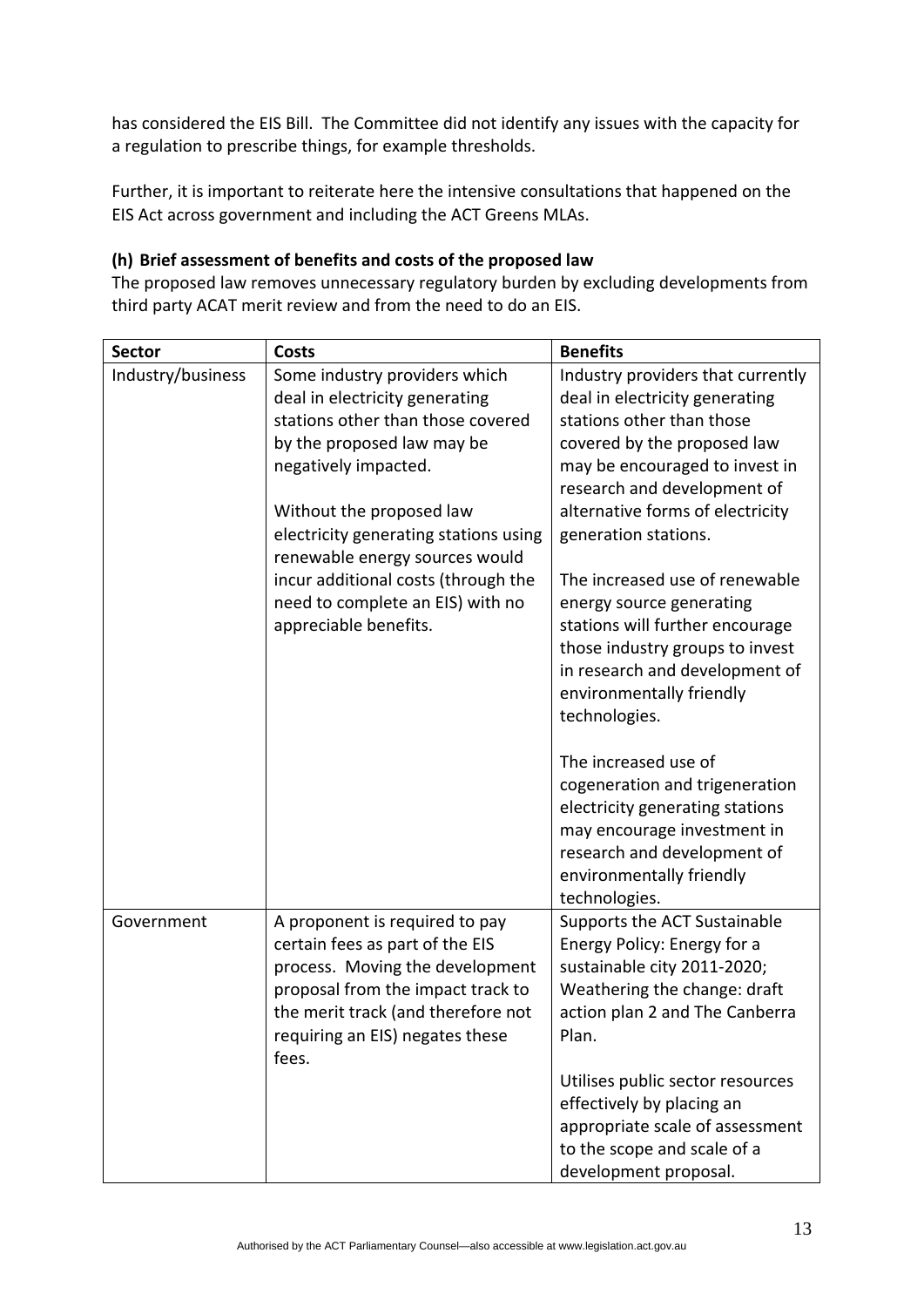|             |                                                                                                                  | Efficient and timely provision of<br>infrastructure for electricity<br>generating stations that support<br>the Government's sustainability<br>policies.         |
|-------------|------------------------------------------------------------------------------------------------------------------|-----------------------------------------------------------------------------------------------------------------------------------------------------------------|
| Community   | Without the proposed law there<br>could be an increase in energy<br>costs through the feed-in tariff<br>process. | Proposals for electricity,<br>generated by renewable energy<br>sources, would have lower costs<br>(through the saving of not<br>needing to do an EIS) and these |
|             | Some loss of third party appeal<br>rights and loss of ability to<br>comment on draft EIS - these                 | lower costs would be reflected in<br>the end-price to the consumer.                                                                                             |
|             | issues discussed below in<br>paragraph (i)                                                                       | Supports the aspirations of the<br>community to respond to<br>climate change.                                                                                   |
| Environment |                                                                                                                  | Supports environmental<br>principles.                                                                                                                           |
|             |                                                                                                                  | Helps to reduce carbon<br>emissions.                                                                                                                            |
|             |                                                                                                                  | Reduces dependency of fossil<br>fuels.                                                                                                                          |
|             |                                                                                                                  | Promotes the use of gas as an<br>energy source over brown coal.                                                                                                 |

# **(i) Brief assessment of the consistency of the proposed law with Scrutiny of Bills Committee principle**

The legislative reform introduced by the Planning and Development Act (the P&D Act) was comprehensive and the Act and regulations formed an integral part of a single package of planning reforms. The regulation, which is to be amended by the proposed law, was developed more or less concurrently with the P&D Act and gave effect to matters the Act allows to be prescribed by regulation.

The discussion below demonstrates that the proposed law is consistent with the Committee's principles.

Furthermore, general principles of the authorising law have been assessed by the Human Rights Commissioner and all issues responded to.

One effect of the proposed law is that some developments that would have previously been in the impact track will now be in the merit assessment track. This affects third party ACAT merit review rights as third party merit review rights are different in the merit track to the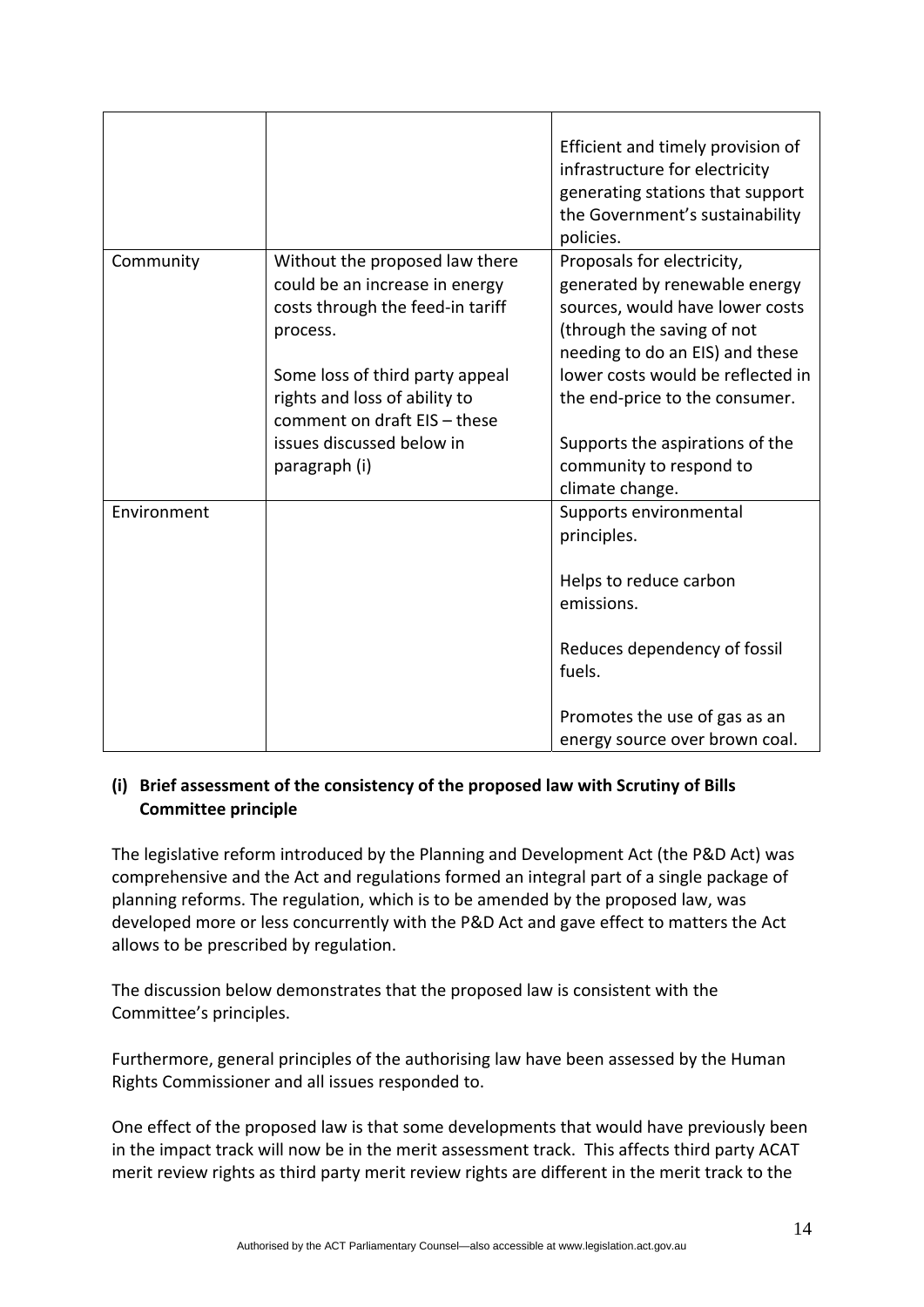impact track. A second effect of the proposed law is that taking a proposal out of the impact track means an EIS is not required and an EIS is a document that is publicly notified and anyone can make a representation about a draft EIS.

The Committee's terms of reference require it to consider whether (among other things) the proposed law unduly trespasses on rights previously established by law and makes rights, liberties and/or obligations unduly dependent upon non-reviewable decisions.

The proposed law raises potential issues with these terms of reference.

By removing an existing right of review and the opportunity to comment on a draft EIS, it can be considered to trespass on rights previously established by law. The issue is whether it does so unduly. In addition, by removing existing review rights, the proposed law makes certain rights, etc dependent on decisions that are (now) non‐reviewable by ACAT. The issue is whether it does so unduly.

Appeals from decisions on development applications are dealt with in Chapter 13 (Review of decisions) of the P&D Act. Section 408 provides for an eligible entity for a reviewable decision to apply to the ACAT for review of the decision. Schedule 1 of the P&D Act sets out reviewable decisions, eligible entities and interested entities.

Impact track development proposals require public notification (section 130 of the P&D Act). Third party ACAT merit review is available in accordance with schedule 1 item 6 of the Act. Item 6 allows third party review from a decision to approve a development in the impact track whether subject to a condition or otherwise, unless the application is exempted by regulation. Section 351 of the regulation which refers to schedule 3 part 3.3 of the regulation exempts one matter (the building, alteration or demolition of public facilities on unleased land).

Third party ACAT merit review is also available in the merit track in accordance with schedule 1 item 4 of the P&D Act. There are, however, some limitations. Third party review is only allowed in the merit track if:

(1) the development application is notified under both s153 and s155 of the P&D Act. All merit track development proposals require public notification under section 153 and s155 except those prescribed by regulation (s152(1)(a) of the P&D Act and s27 of the regulation ).

In summary, estate development plans require public notification only under section 155 and merit track developments listed in schedule 2 of the regulation require public notification only under section 152. This means that these merit track development proposals presently do not have third party appeal rights; and

(2) the development proposal is not exempt by regulation. Third party merit review in the merit track is exempted under section 350 of the Planning and Development Regulation which refers to the matters listed in schedule 3, part 3.2 of the regulation; and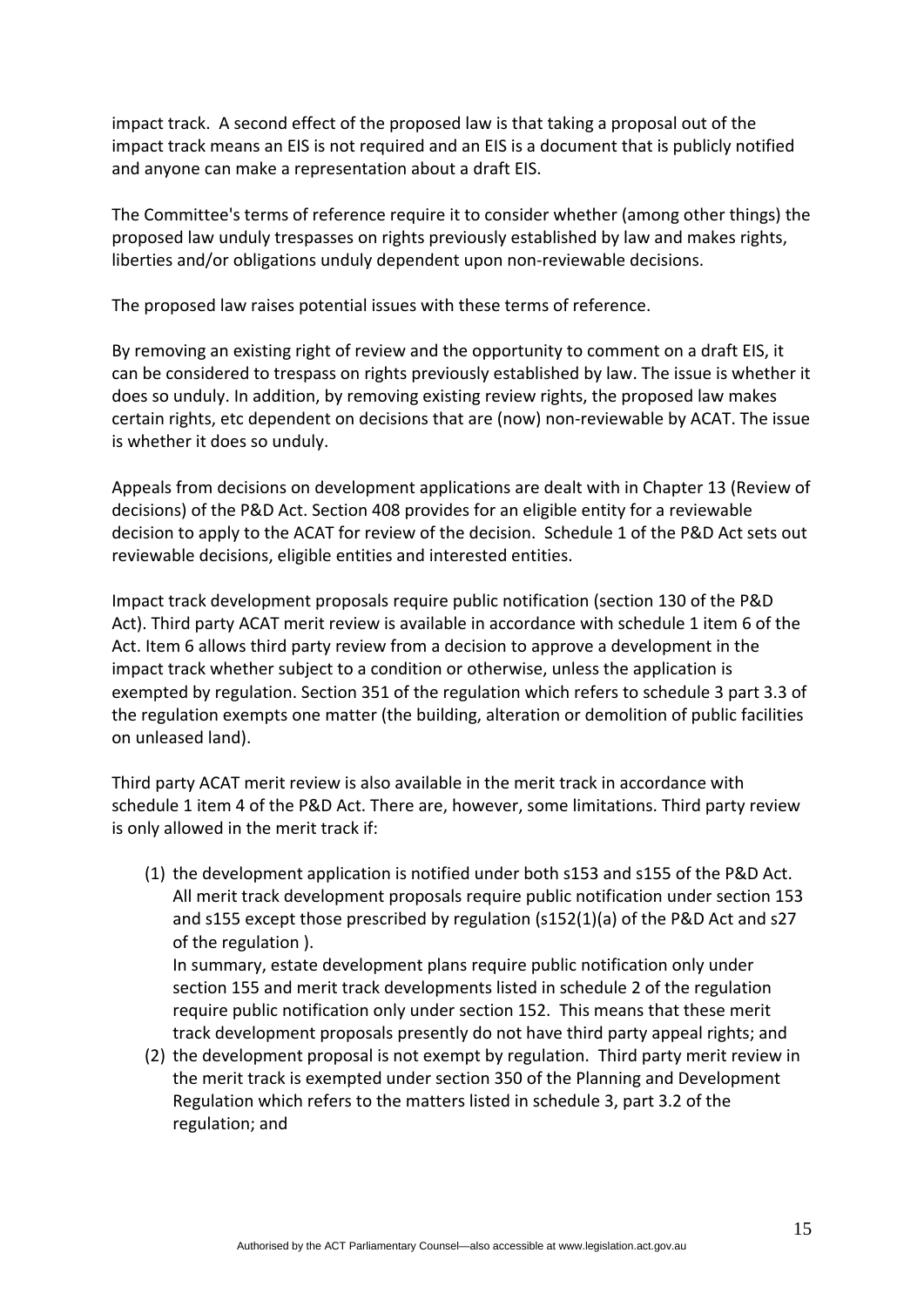(3) under section 121 of the P&D Act, a decision under s162 is only reviewable to the extent that the development proposal is subject to a rule and does not comply with the rule or is not subject to a rule.

It is to be noted that third party ACAT merit review in both the merit track and impact tracks are only available from approvals of applications and not refusals. There is also a requirement that to be eligible to appeal, the third party must have made a representation under s156 about the development or had a reasonable excuse for not making a representation and the approval of the development may cause the entity to suffer material detriment (schedule 1 of the P&D Act).

It is therefore apparent that the proposed law by taking some development proposals out of the impact track and putting them in the merit track results in a reduction, to some extent and in some cases only, in third party ACAT merit review rights.

Under the P&D Act, sections 217 and 219, a draft EIS has to be publicly notified and anyone can make a representation about a draft EIS. Taking a development proposal out of the impact track means this opportunity to comment is removed as there is no requirement for an EIS in the merit track.

The provisions of the P&D Act about third party appeals have been operating since the Act's inception in March 2008 and have been designed to deliver acceptable community outcomes. The proposed law seeks to maintain the core rules established during the Act's development. The P&D Act modified third party appeal rights, so that in general terms, only development applications having significant off site impacts, particularly in residential areas, would be open to third party appeals.

The *Human Rights Act 2004*, in sections 12 (right to privacy) and 21 (right to a fair trial [including a hearing]), recognises certain rights that arguably may be affected by the proposed law. However, in relation to section 21, it would appear that case law (refer to Attachment B) indicates that human rights legislation does not guarantee a right of appeal for civil matters. Opportunities for input into planning and development applications and the existence of a right to judicial review have been held in many cases to satisfy the requirement of the right to a fair trial.

In two ACAT cases (*Thomson v ACT Planning and Land Authority* [2009] ACATp38 and *Tran v ACT Planning and Land Authority & Ors* [2009] ACAT p46) it was agreed that some limitation on third party appeal rights is warranted when it delivers certainty and predictability for proponents.

Specifically the Commissioner (in Thomson) commented that "...providing certainty and predictability for applicants for development approval, and the need to ensure a timely approval process are sufficiently important objectives to justify some constraints on third party review rights.

In Tran, the Tribunal agreed with the approach in *Thomson*.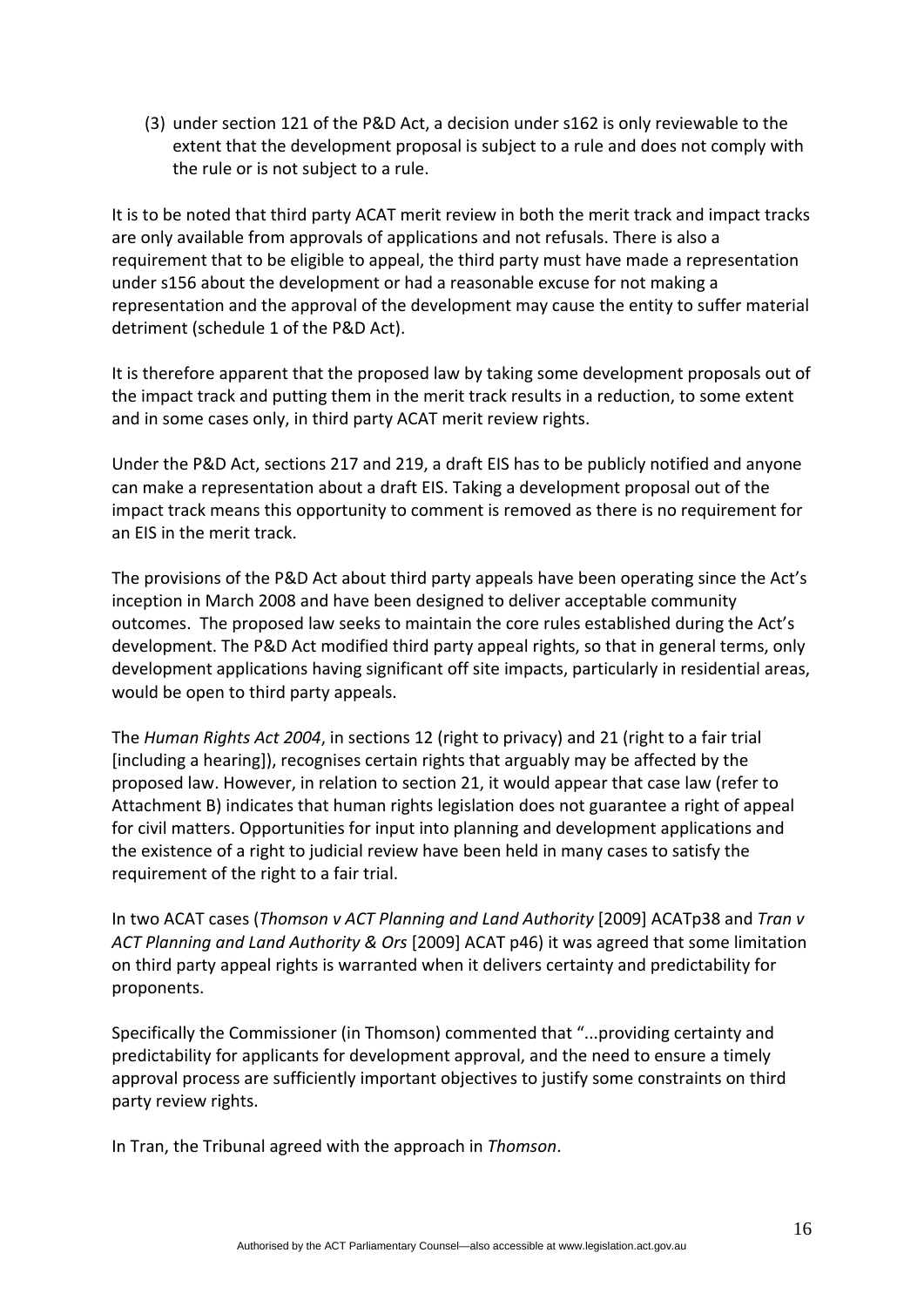Case law (refer *Appendix C*) in relation to human rights legislation containing the equivalent of section 12 suggests that any adverse impacts of a development authorised through a planning decision must be quite severe to constitute unlawful and arbitrary interference with a person's right to privacy.

To the extent that the proposed law limits any rights afforded by the *Human Rights Act 2004*, these limitations must meet the proportionality test of section 28 of that legislation.

Persons that may be affected by particular development applications continue to have the ability to make submissions on individual development applications as well as Territory Plan variations that establish the overall planning policy for these areas. Proposals in both the merit and impact tracks require public notification and the community is still able to comment on a development proposal in the merit track in a similar way to an impact track development proposal.

In relation to the issue about the lack of the ability to comment on the draft EIS, there remains the right to make representations about the development proposal to the planning and land authority and the authority must consider that representation (Section 120 (c) of the P&D Act) and the decision maker on a development application must also consider the probable impact of the proposed development including the nature, extent and significance of probable environmental impacts (section120(f) of the P&D Act).

The proposed law is therefore justified on the basis that it strikes a better balance between the competing factors – it ensures that only those power generating stations that are of a sufficient size to justify an EIS have to provide one and the smaller ones can be properly assessed under the merit track. The EIS process requires a considerable amount of time to be completed – scoping of the EIS (Section 212), drafting of the EIS (Section 216) public notification and consultation of the EIS (section 217 and 218), publication of representations (s220), consideration of the EIS and so on.

Therefore, setting proper limits for when an EIS is required is important to save the time and costs associated with preparing an EIS and it is considered that the limits of more than 10MW and more than 20MW set by the proposed law are more appropriate than the previous limit of 4MWs, particularly in light of the fact that environmental factors are still required to be considered in merit track applications.

In all these circumstances it is submitted that the proposed law does not unduly trespass on rights previously established by law and does not unduly make certain rights, etc dependent on decisions that are (now) non‐reviewable by ACAT.

#### **Conclusion**

This regulatory impact statement complies with the requirements for a subordinate law as set out in Part 5.2 of the *Legislation Act 2001*. An Explanatory Statement for the proposed law has been prepared for tabling.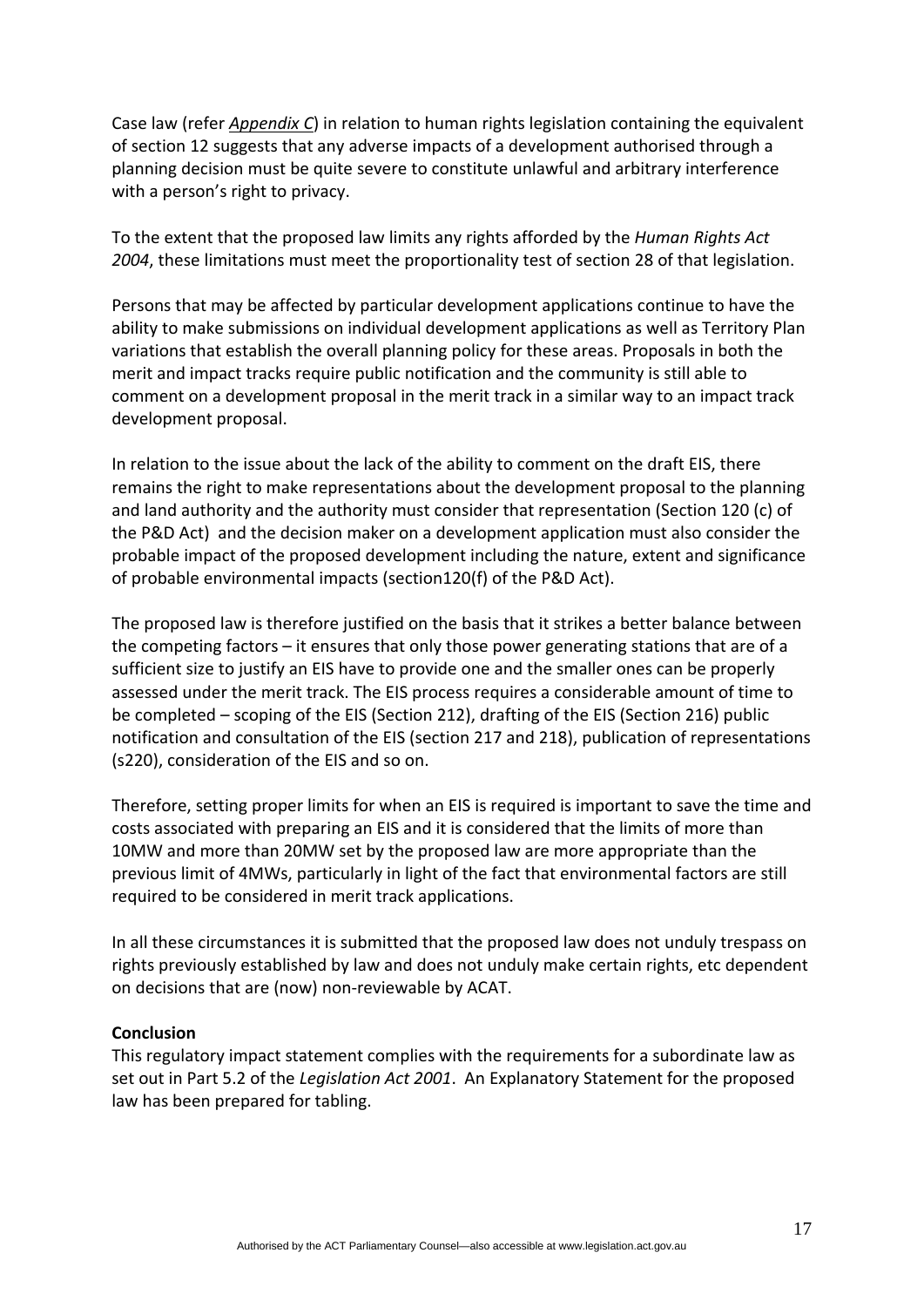# *Attachment A*

# Summary of procedure for completion of an EIS

- 1. A development application assessable in the impact track must include a completed EIS (ss139 (2) (f), 210).
- 2. The procedure for the preparation, consultation and completion of an EIS is set out in Part 8.2 Environmental Impact Statements of the Planning and Development Act. In summary, these steps involve:
	- proponent applies to ACTPLA for a scoping document (s212)
	- ACTPLA prepares a scoping document setting out the matters that must be addressed in the EIS (s212). Section 212 (2A) makes the scoping document a notifiable instrument which expires in 18 months after the day it is notified (s215). The scoping document must include all matters required by regulation (s213 (1)). The scoping document must be prepared within 30 working days of application (s214).
	- proponent prepares a draft EIS and gives the draft to ACTPLA. The draft EIS must cover all matters raised in the scoping document.
	- ACTPLA publicly notifies the draft EIS (s217)
	- draft EIS is available for public comment for at least 20 working days (s218, 219)
	- after the public notification period ends, the proponent revises the draft EIS taking into account the public comments (s221)
	- proponent provides the revised draft EIS to ACTPLA (s222)
	- ACTPLA considers whether the revised draft adequately addresses all matters covered by the scoping document and raised in public comments
	- if ACTPLA is satisfied that the revised draft EIS is complete:
		- i. it gives this and its assessment report to the Minister (ss222, 225). The assessment report is a notifiable instrument which expires 18 months after the day it is notified (s225A);
		- ii. is not satisfied it must give the proponent no more than two opportunities to address the concerns. If after the second attempt ACTPLA remains unsatisfied it must reject the EIS (s224A). If the EIS is rejected a second time, the EIS does not go to the Minister and the EIS process is effectively terminated.
	- the Minister must consider the revised draft EIS and decide whether to:
		- i. take no further action and inform ACTPLA of this (s226)
		- ii. present the draft EIS to the Legislative Assembly (ss226, 227)
		- iii. appoint an inquiry panel to consider and report on the draft EIS (ss226, 228)
	- the revised draft EIS becomes a "completed EIS" if:
		- i. the Minister informs ACTPLA that no further action will be taken (ss209A(1), 226); or
		- ii. 15 working days have passed from when the Minister received the revised draft EIS and the Minister has neither written to ACTPLA nor established an inquiry panel (ss209A(1)(b), 226, 228)
		- iii. if the Minister has appointed an inquiry panel under s228 and the panel has made its report or the time for reporting has elapsed (ss209A(1)(d), 230)
	- the completed EIS must be attached to the application for development approval (s139 (2) (f)).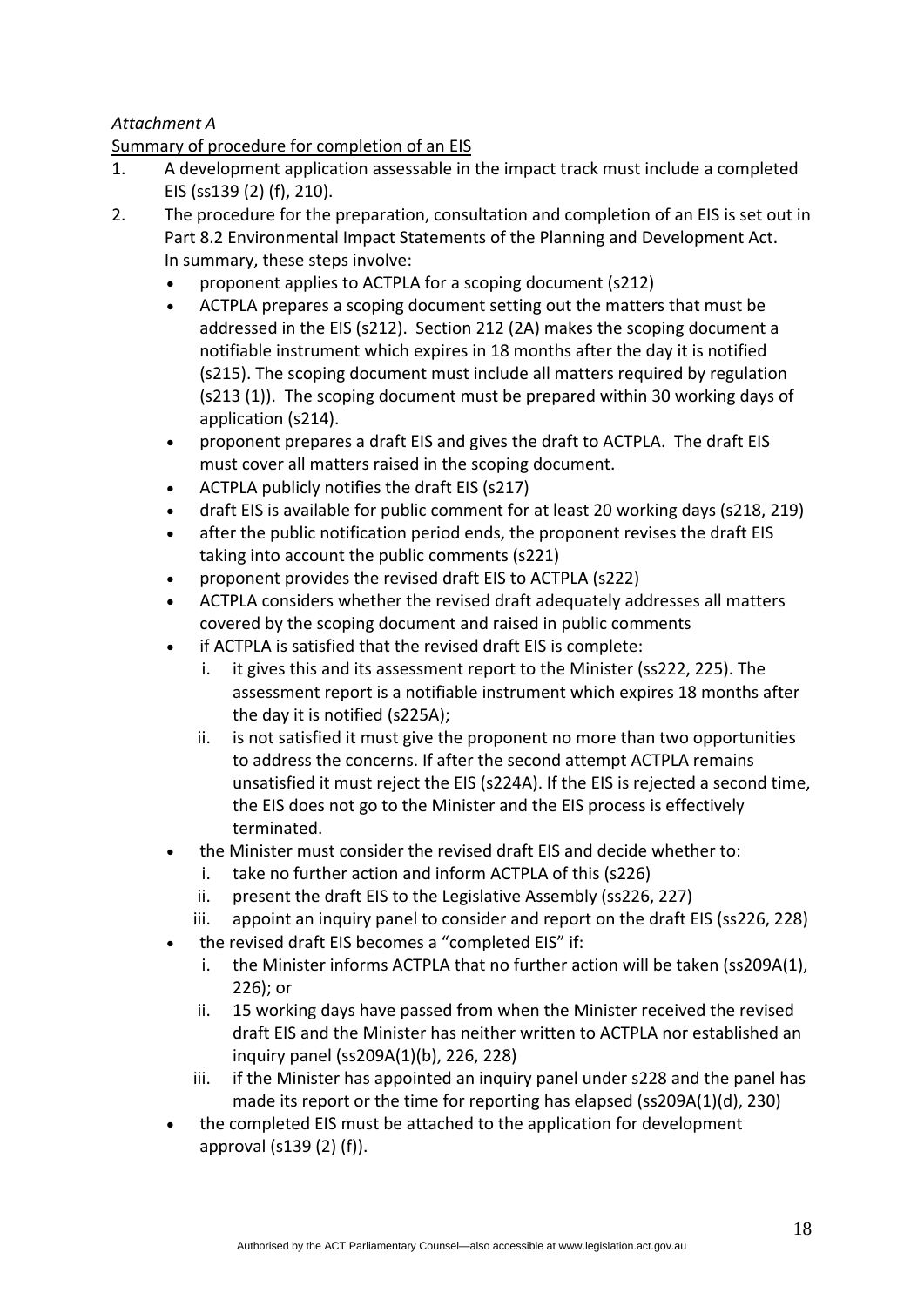#### *Attachment B*

#### **Case Law supporting the RIS**

This attachment provides information on relevant case law from other jurisdictions as well as two cases heard by ACT Civil and Administrative Tribunal (ACAT) (*Thomson v ACT Planning and Land Authority* [2009] ACAT p38 and *Tran v ACT Planning and Land Authority & Ors* [2009] ACAT p46). ACAT is the body that deals with third party appeals in the ACT.

#### *Extract ‐ Thomson v ACT Planning and Land Authority* **[2009] ACAT p38**

However, the House of Lords in *Runa Begum v Tower Hamlets LBC*[58] found that a limited right of review on questions of fact is sufficient. Lord Hoffman indicated that limitations 'on practical grounds' to the right to a review of findings of fact was not only clear from the case law of the Strasbourg Court[59] but also supported good administration.[60]

In *Bryan v the United Kingdom*[61] the European Court of Human Rights found that in assessing the sufficiency of the composite process it is necessary to have regard to matters such as the subject‐matter of the decision appealed against, the manner in which that decision was arrived at, and the content of the dispute, including the desired and actual grounds of appeal.[62]

The Commissioner submitted that the availability of a partial merit review under s 121(2), relating primarily to issues of fact, and the assessment of specific criteria where rules have not been met, would be consistent with the right to a fair trial, when considered in the context of the whole planning approval process constituted by the Planning Act. This includes an administrative decision making process by ACTPLA, a statutory corporation independent from the Minister, and some procedural safeguards, such as the notification of affected parties and the opportunity for third parties to make representations regarding the development proposal. Importantly, the decisions of ACTPLA are also amenable to judicial review at common law and under the ADJR.

Counterbalanced with this are the limited rights of review under the ADJR, the disparity between the partial rights of review that ACAT can exercise under s 121(2) of the Planning Act and the respondent's obligations under s 120 of the Planning Act and the considerable cost associated with litigating issues in the Supreme Court.[63]

The Commissioner submitted that providing certainty and predictability for applicants for development approval, and the need to ensure a timely approval process are sufficiently important objectives to justify some constraints on third party review rights, while still preserving some aspects of merits review of important factual matters and the entitlement to judicial review. Therefore it was submitted that s 121(2) of the Planning Act might be a proportionate means to achieve that end.

Dealing with the factors set out in s 28(2) of the Human Rights Act, the Tribunal must firstly consider the nature of the right affected. As discussed above, the human right under consideration is the right to a fair hearing which is limited by the full or partial removal of merits review by the passage of the Planning Act. More broadly speaking, in the public debates which accompanied the passage of the Planning Act, the right was characterised as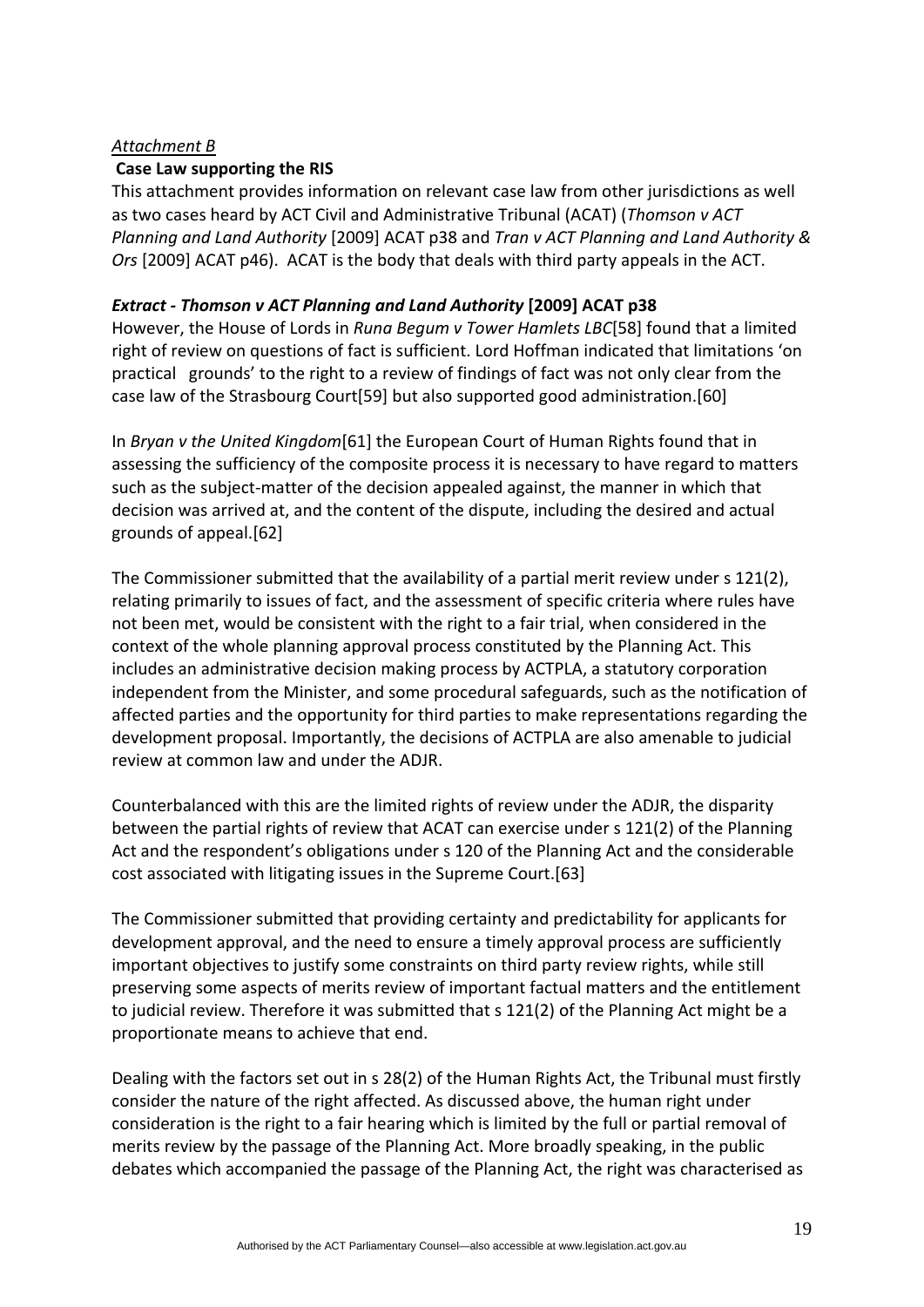a third party appeal right in planning issues. The purpose of the limitation was to create a national leading practice model for land development in the ACT.[65]

The limitation on third party appeal rights was a significant objective of the new regime which flowed from the model development assessment process proposed by the national Development Assessment Forum[66] and which reflected misgivings in the community that AAT appeals slowed down the process of approving legitimate development proposals. Although there was considerable debate as to whether the appeals were a major impediment to development in the ACT, the Minister advised the relevant Standing Committee that 'even a small number of appeals can be significant for developers and households given the costs, uncertainty, caution, hesitancy and loss of time caused by appeals'.[67] Therefore, applying s28(2)(b) and (d) of the Human Rights Act, the purpose of the limitation was important and was regarded as necessary to achieve significant policy goals.

The overarching consideration in s 28 of the Human Rights Act is that human rights may be subject to reasonable limits set by Territory laws that can be demonstrably justified in a free and democratic society. The views of many stakeholders were taken into account in the consultation process which preceded the passage of the Planning Act and the 2008 Territory Plan and many of the stakeholders expressed views about desirability or otherwise of removing third party appeal rights. The Planning Act was subject to scrutiny as to its compatibility with human rights[69] and the question regarding the composite administrative process which may be necessary for long term compliance with s21 of the Human Rights Act (as discussed above) was raised in Scrutiny Reports by the Standing Committee on Legal Affairs.[70]

In conclusion the Tribunal considers that the limit created by s 121(2) Planning Act to the right to a fair hearing in s 21 of the Human Rights Act is reasonable considering the broad objectives of the Planning Act, the public consultation that occurred prior to the passage of the Planning Act and the 2008 Territory Plan and ongoing opportunities for certain people to make representations about development proposals in combination with access to judicial review.

# **Extract ‐** *Tran v ACT Planning and Land Authority & Ors* **[2009] ACAT p46**

55. Pursuant to s28(2)(b) of the HRA, the purpose of the limitation in this case is the need for certainty and predictability for applicants for development approval and the need to ensure a timely approval process. The present Tribunal agrees with the approach in *Thomson* that these objectives are sufficiently important to justify some constraints on third party review rights. [52]

The present Tribunal agrees with the reasoning in *Thomson* regarding proportionality as it applies to the Planning Act and Planning Regulation. Certainly it is not unusual in Australian planning law for the rights of third party objectors to be limited or removed by legislation or other instruments. [53]

[53] See generally G McLeod (ed) *Planning Law in Australia* and for examples, note the restrictions in New South Wales at [1.180], Queensland at [1.2059] and Victoria at [2.740].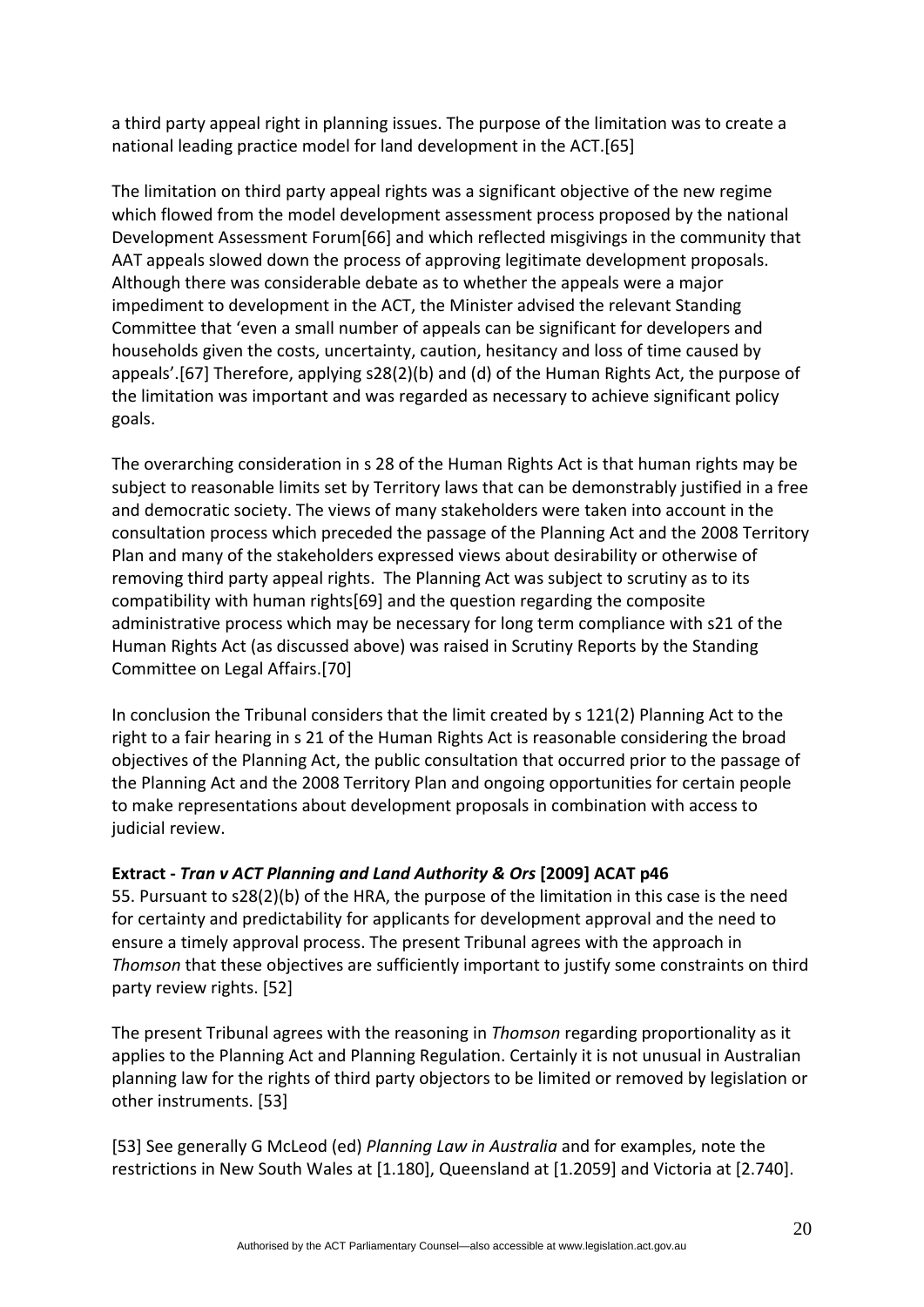# *Smith v Hobsons Bay CC15 (includes Summary) (Red Dot) [2010] VCAT 668 (12 May 2010)*

Last Updated: 16 June 2010

# **RED DOT DECISION SUMMARY**

The practice of VCAT is to designate cases of interest as 'Red Dot Decisions'. A summary is published and the reasons why the decision is of interest or significance are identified. The full text of the decision follows. This Red Dot Summary does not form part of the decision or reasons for decision.

**VICTORIAN CIVIL AND ADMINISTRATIVE TRIBUNAL**

#### **ADMINISTRATIVE DIVISION**

# **PLANNING AND ENVIRONMENT LIST**

VCAT REFERENCE NO. P2562/2009 PERMIT APPLICATION NO. PA09118391

**IN THE MATTER OF** Rodger Smith (on behalf of Gary Stooke) v Hobsons Bay City Council **BEFORE** Mark Dwyer, Deputy President

**NATURE OF CASE** Application of *Charter of Human Rights and Responsibilities Act 2006* in a planning context

#### **REASONS WHY DECISION IS OF INTEREST OR SIGNIFICANCE LAW, PRACTICE OR PROCEDURE – issue of interpretation or application** *Charter of Human Rights and*

*Responsibilities Act 2006;* application of Charter; whether cl 54.04‐6 of planning scheme dealing with overlooking compatible with **human right to privacy;** whether decision to delete a condition requiring a balcony screen would breach Charter; interpretation and application of ss 13 & 7(2) of Charter.

SUMMARY

15 Accessed at http://www.austlii.edu.au/cgibin/

sinodisp/au/cases/vic/VCAT/2010/668.html?stem=0&synonyms=0&query=title(smith%20A ND%20

hobsons%20bay%20); 3 November 2011

This decision relates to the application of the *Charter of Human Rights and Responsibilities Act 2006* in a planning context, particularly the **human right to privacy** protected under s 13 of the Charter. An objector claims that a decision to delete a permit condition requiring a balcony screen would interfere with that right and be in breach of the Charter, and has raised this as a question of law requiring separate determination. The decision also considers, albeit more briefly, the potential impact on property rights protected under s 20 of the Charter.

The decision notes that:

\* the right to privacy under s 13 is qualified. A person has the right not to have his or her privacy or home unlawfully of arbitrarily interfered with.

\* s 7(2) of the Charter also recognises that reasonable limits may be placed on a protected right, having regard to relevant factors including the nature of the right and purpose and extent of the limitation.

In considering whether cl 54.04‐6 of planning schemes, dealing with overlooking, is compatible with the **human right to privacy** protected under the Charter, the decision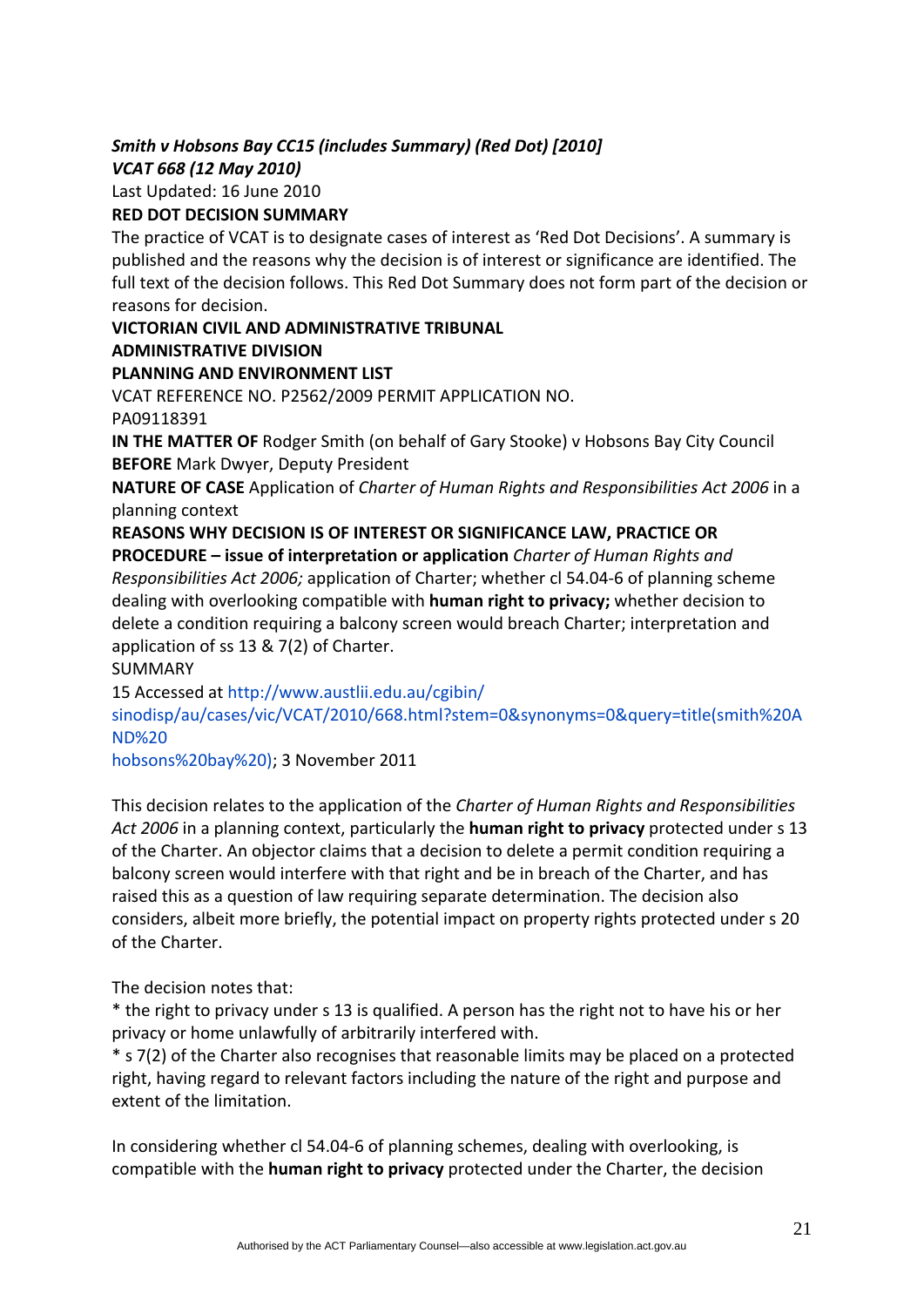applies the 3‐step process recently endorsed by the Court of Appeal in *R v Momcilovic* [2010] VSCA 50. Having regard to the structure of the planning regulatory framework in Victoria, the relevant clause is considered not to be either unlawful or arbitrary and, even it was, it imposes a reasonable, proportionate and justifiable limitation on the right to privacy. In considering whether a decision to delete or modify the condition requiring a balcony screen would breach the Charter, the decision adopts and applies a somewhat similar 3‐step process.

\*Step 1 is to consider if a human right protected under the Charter is engaged by the planning proposal for which a decision must be made. In considering this, the scope of that human right must be considered, including any specific qualifications or limitations on that right in the Charter.

\* Step 2 is to consider whether any particular decision or outcome would be incompatible with that human right. If so,

\* Step 3 is to apply s 7(2) of the Charter to determine whether any limitation or restriction on the right is justified as part of the decision. This may include a consideration of alternative decisions that have a lesser impact on the human right under consideration.

The overall objective of these steps is for the decision maker (i.e. the Tribunal in a review proceeding) to comply with s 38 of the Charter by giving proper consideration to any relevant human right as part of the decision making process.

Although the Charter right to privacy is potentially engaged in this case, any decision in relation to the condition that has proper regard to the planning regulatory framework would not be unlawful or arbitrary. Even if there was a potential interference with the right to privacy, the proper exercise of a planning discretion in accordance with that framework will likely reflect a reasonable, proportionate and justifiable limitation on the right to privacy.

The decision also makes some general observations on the application of the Charter in a planning context. The Charter does not manifestly change the role and responsibility of the Tribunal. Implicitly, the Tribunal already considers the reasonableness of potential infringements on a person's privacy and home in its day to-day decision making, in dealing with issues such as overlooking (as in this case), overshadowing, noise, environmental constraints and a variety of other issues and potential amenity impacts within the planning regulatory framework.

That framework recognises that reasonable restrictions may be placed on the use and development of land, and that there may on occasion be reasonable and acceptable off‐site impacts on others. There is an emphasis on performance based policies, objectives and guidelines that deal with a range of potential amenity impacts on a person's privacy and home. Provided these issues are properly considered, it would be a rare and exceptional case where the exercise of a planning discretion in accordance with the regulatory framework is not Charter compatible. Each case however turns on its own facts and circumstances.